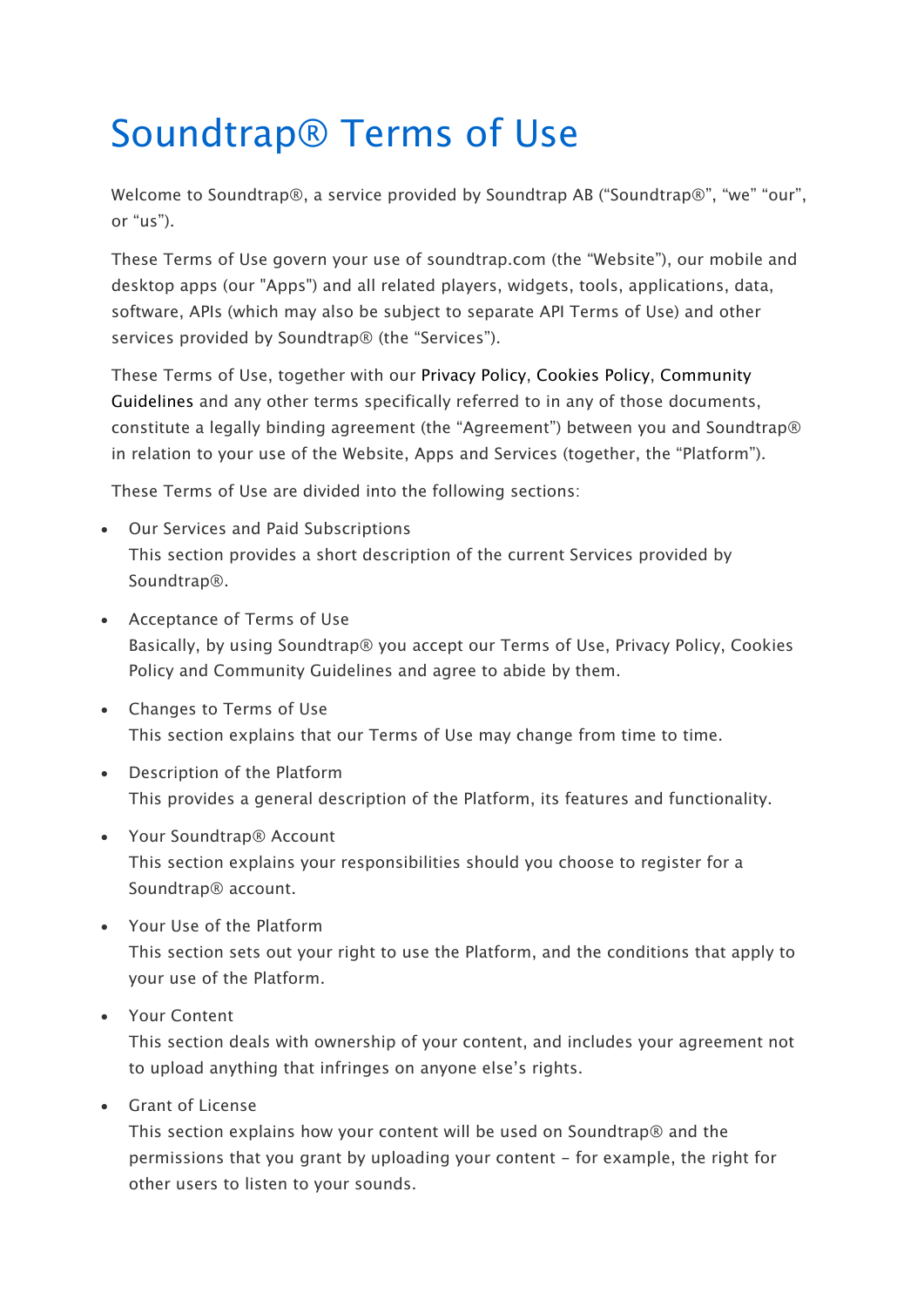• Representations and Warranties

This section includes important promises and guarantees that you give when uploading content to Soundtrap® - in particular, your promise that everything you upload and share is owned by you and won't infringe anyone else's rights.

• Liability for Content

This section explains that Soundtrap® is a hosting service and that its users are solely liable for material that they upload to Soundtrap®.

• Reporting Infringements

This section explains how to notify us of any content on Soundtrap® that you believe infringes your copyright or any other intellectual property right, or that is offensive, abusive, defamatory or otherwise contrary to our Terms of Use or Community Guidelines. You can find further information on reporting copyright infringement on our Copyright Information pages.

- Third Party Websites and Services Through Soundtrap® you may have access to other websites and services. This section explains that these are separate third party services that are not under the control of Soundtrap®.
- Blocking and Removal of Content This section makes it clear that Soundtrap® may block or remove content from the Platform.
- Repeat Infringers

Users who repeatedly infringe third party rights or breach our Terms of Use or Community Guidelines risk having their Soundtrap® accounts suspended or terminated, as explained in this section.

• Disclaimer

This section explains that Soundtrap® cannot give any guarantees that the Platform will always be available – sometimes even a platform as awesome as ours will have a few problems.

• Limitation of Liability

This section explains some of those things that Soundtrap® will not be liable for. Please make sure you read and understand this section.

#### • Indemnification

If you use the Platform in a way that results in damage to us, you will need to take responsibility for that.

• Data Protection, Privacy and Cookies It is really important to us that you understand how we use your personal information. All information is collected, stored and used in accordance with our Privacy Policy, so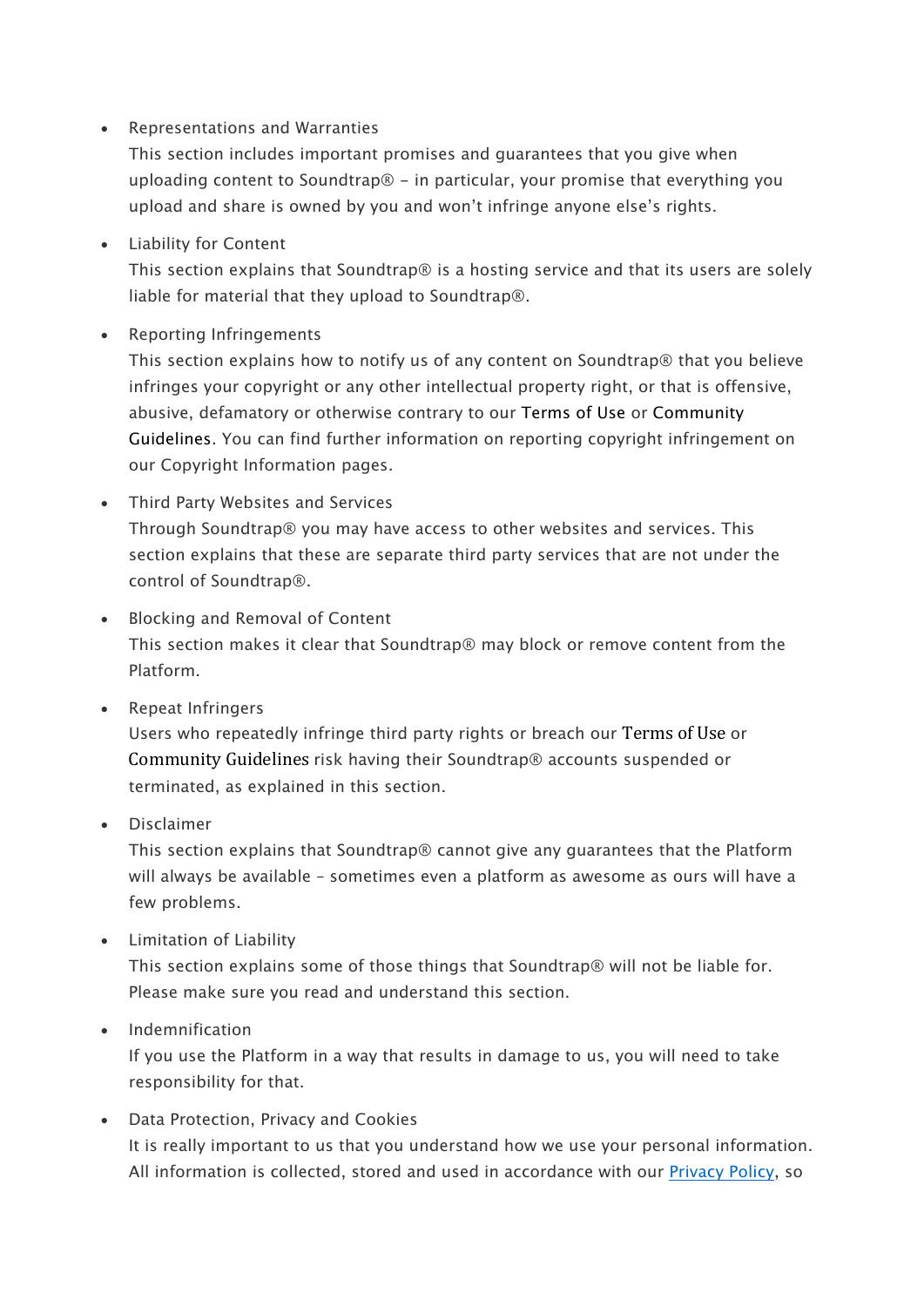please make sure that you read and understand that policy. Like most other websites, we also use cookies to help us analyze how people use Soundtrap®, so that we can keep improving our service. Our use of cookies is explained in our Cookies Policy. Please note: if you choose not to disable cookies within your browser, you will be indicating your consent to our use of cookies as described in our Cookies Policy, so please make sure that you read the policy carefully.

• Competitions and Other Promotions

This section deals with competitions, contests and sweepstakes on Soundtrap®. Soundtrap® does not run these, and therefore we cannot be responsible for them. If you want to run your own competition on Soundtrap®, make sure you read and understand our Competition Terms.

- Use of Soundtrap® Players and Widget This section includes a few restrictions on how you can use our players and widgets – basically, don't try to use our players to create a new music or audio streaming service.
- Changes to the Platform, Accounts and Pricing From time to time, we may need to make some changes to Soundtrap®. This section explains your rights in this situation.
- Termination

This section explains how you can terminate your Soundtrap® account, and the grounds on which we can terminate your use of Soundtrap®.

• Assignment to Third Parties

This section deals with Soundtrap®'s right to transfer this agreement to someone else.

• Severability

This is a standard legal provision, which says that any term that is not valid will be removed from the agreement without affecting the validity of the rest of the agreement.

• Entire Agreement

Your use of Soundtrap® is governed by these Terms of Use, our Privacy Policy, Cookies Policy and Community Guidelines. Any changes need to be made in writing.

- Third Party Rights These Terms of Use apply to the relationship between you and Soundtrap® only.
- Applicable Law and Jurisdiction All of our documents are generally governed by Swedish law.
- Disclosures

This section provides information about Soundtrap®, including how to contact us.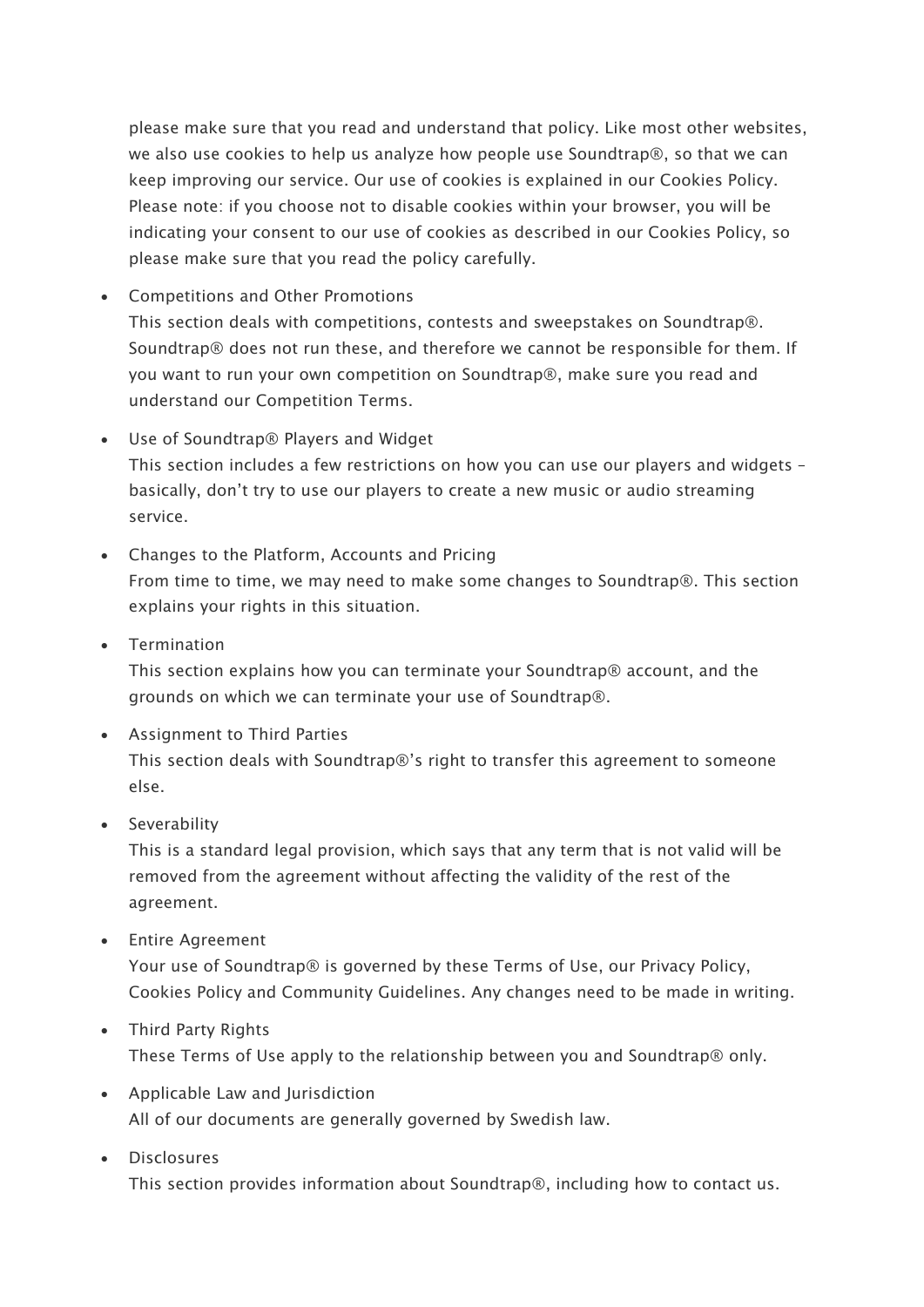#### Our Services and Paid Subscriptions

Soundtrap® provides a cloud based collaborative hosting and recording Platform. Certain Soundtrap® services are provided to you free-of-charge. Other Soundtrap® services require payment before you can access them. The Soundtrap® services that may be accessed after payment are currently referred to as the "Pro Service" and the "Premium Service". The Soundtrap® service that does not require payment is currently referred to as the "Basic Service. Soundtrap® also offers an academic service intended for use by students and teachers, currently known as the "Educational Plan". You can learn more about our services by visiting our website.

#### Acceptance of Terms of Use

Please read these Terms of Use, our Privacy Policy, Cookies Policy and Community Guidelines, very carefully. If you do not agree to any of the provisions set out in those documents, you should not use the Website, Apps or any of the Services. By accessing or using the Platform, registering an account, or by viewing, accessing, streaming, uploading or downloading any information or content from or to the Platform, you represent and warrant that you have read and understood the Terms of Use, Privacy Policy, Cookies Policy and Community Guidelines, will abide by them, and that you are either 13 years of age or more or are using the Platform as a part of your school's Educational Plan as described in our Privacy policy

https://www.soundtrap.com/public/legal/privacy \_policy.pdf, which is hereby incorporated in these Terms of Use by reference. Parents, please read our Privacy Policy to understand how you can control and limit the information your child shares.

## Changes to Terms of Use

We reserve the right to change, alter, replace or otherwise modify these Terms of Use at any time. The date of last modification is stated at the end of these Terms of Use. It is your responsibility to check this page from time to time for updates.

When we make any updates to these Terms of Use, we will highlight this fact on the Website. In addition, if you register an account and these Terms of Use are subsequently changed in any material respect (for example, for security, legal, or regulatory reasons), we will notify you in advance by sending a message to your Soundtrap® account and/or an email to the email address that you have provided to us, and the revised Terms of Use will become effective six (6) weeks after such notification. You will have no obligation to continue using the Platform following any such notification, but if you do not terminate your account as described in the Termination section below during such six (6) week period, your continued use of the Platform after the end of that six (6) week period will constitute your acceptance of the revised Terms of Use.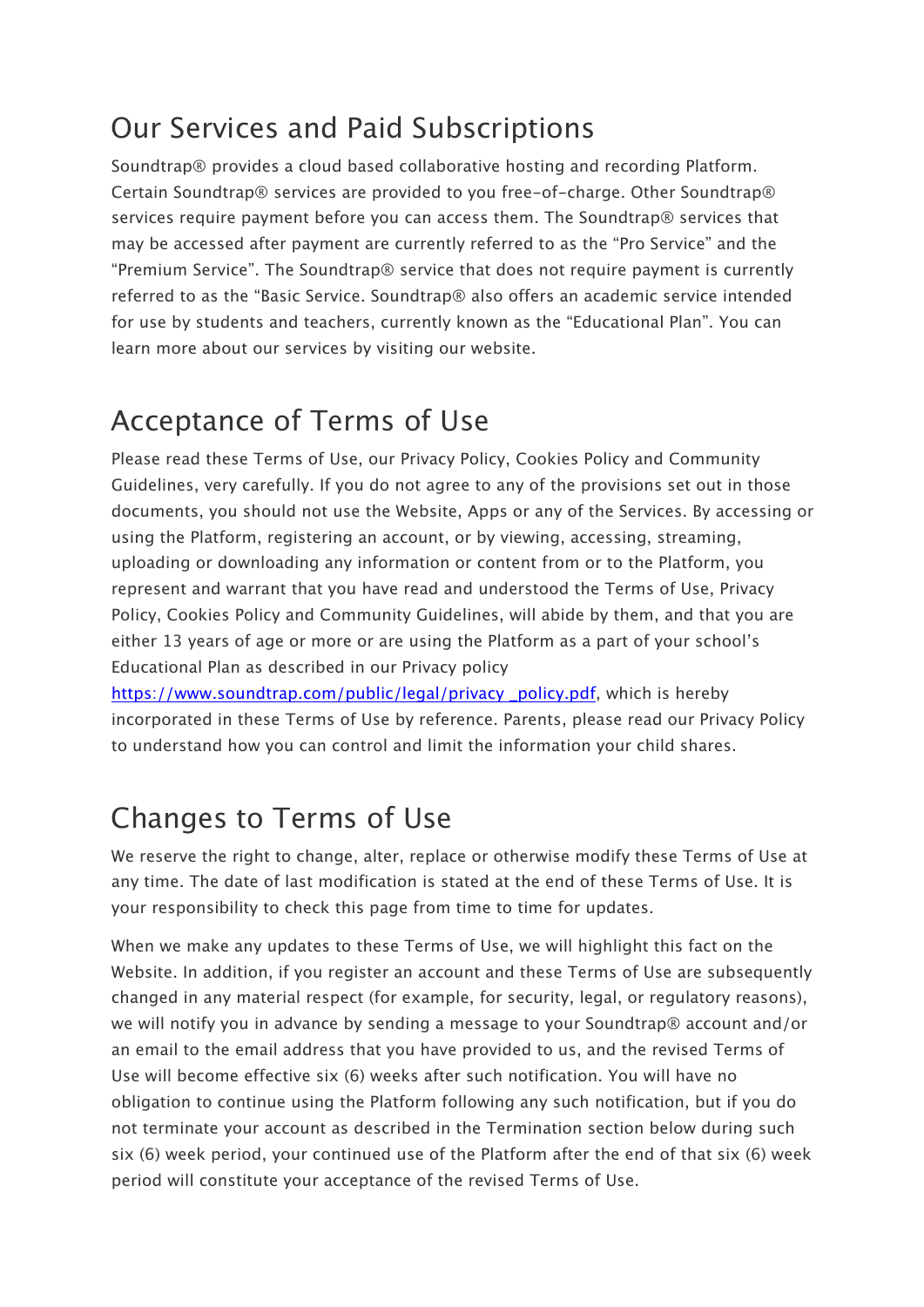## Description of the Platform

The Platform is a recording and hosting service. Registered users of the Platform may submit, upload and post audio, text, photos, pictures, graphics, comments, and other content, data or information ("Content"), which will be stored by Soundtrap® at the direction of such registered users, and may be shared and distributed by such registered users, and other users of the Platform, using the tools and features provided as part of the Platform and accessible via the Website, Apps and elsewhere. The Platform also enables registered users to interact with one another and to contribute to discussions, and enables any user of the Website, Apps or certain Services (who may or may not be registered users of the Platform) to view, listen to and share Content uploaded and made available by registered users.

We may, from time to time, release new tools and resources on the Website, release new versions of our Apps, or introduce other services and/or features for the Platform. Any new services and features will be subject to these Terms of Use as well as any additional terms of use that we may release for those specific services or features.

#### Your Soundtrap® Account

You are not obliged to register to use the Platform. However, access to the Apps and certain Services is only available to registered users.

When you register to use the Platform, you will provide us with your email address, and will choose a username and password for your account. You must ensure that the email address that you provide is, and remains, valid. Your email address and any other information you chose to provide about yourself will be treated in accordance with our Privacy Policy.

You are solely responsible for maintaining the confidentiality and security of your username and password, and you will remain responsible for all use of your username and password, and all activity emanating from your account, whether or not such activity was authorized by you.

If your username or password is lost or stolen, or if you believe that unauthorized third parties have accessed your account, you are advised to notify Soundtrap® in writing, and should change your password at the earliest possible opportunity.

We reserve the right to disallow, cancel, remove or reassign certain usernames and permalinks in appropriate circumstances, as determined by us in our sole discretion, and may, with or without prior notice, suspend or terminate your account if activities occur on that account which, in our sole discretion, would or might constitute a violation of these Terms of Use or our Community Guidelines, or an infringement or violation of the rights of any third party, or of any applicable laws or regulations.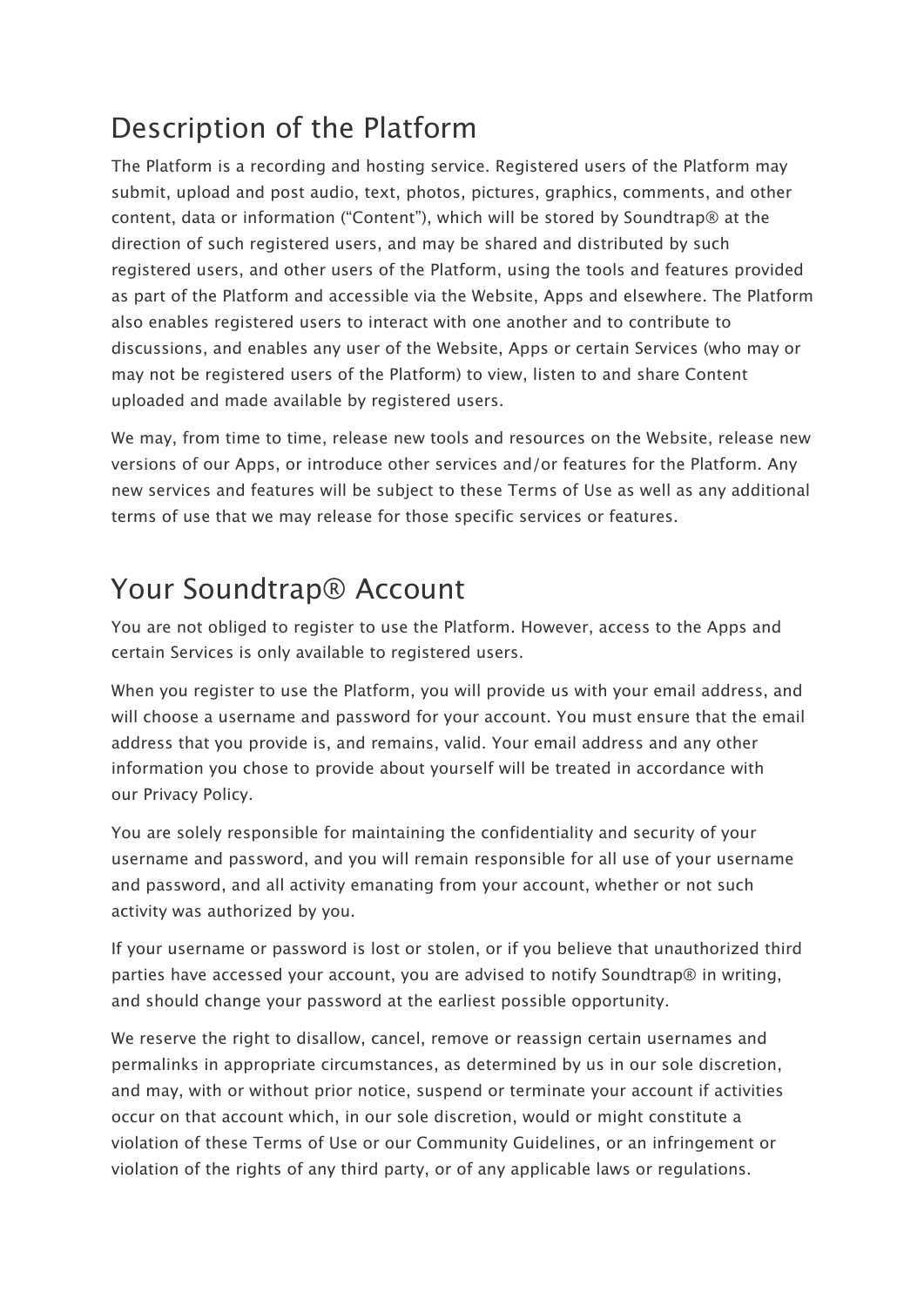You may terminate your account at any time as described in the Termination section below.

## Your Use of the Platform

Subject to your strict compliance with these Terms of Use and our Community Guidelines, Soundtrap® grants you a limited, personal, non-exclusive, revocable, nonassignable and non-transferable right and license to use the Platform in order to view Content uploaded and posted to the Website, to listen to audio Content streamed from the Platform and to share and download audio Content using the features of the Platform where the appropriate functionality has been enabled by the user who uploaded the relevant Content (the "Uploader").

Soundtrap® also grants you a right to use certain third party software (for example, open source software libraries) as part of the Platform. Such third party software is licensed to you on the terms set out in these Terms of Use or under the relevant third party software library's license terms as published in our Apps and on the Website.

In addition, if you register to use the Platform, and subject to your strict compliance with these Terms of Use and our Community Guidelines, Soundtrap® grants you a limited, personal, non-exclusive, revocable, non-assignable and non-transferable right and license to:

(i) submit, upload, record or post Content to the Platform strictly as permitted in accordance with these Terms of Use and any other applicable terms posted on the Website from time to time:

(ii) participate in the community areas and communicate with other members of the Soundtrap® community strictly in accordance with these Terms of Use and our Community Guidelines; and

(iii) use or Apps and other Services provided as part of the Platform strictly as permitted in accordance with these Terms of Use and any other terms applicable to those Apps or Services from time to time.

The above licenses are conditional upon your strict compliance with these Terms of Use and our Community Guidelines, including, without limitation, the following:

(i) You must not copy, rip or capture, or attempt to copy, rip or capture, any audio Content from the Platform or any part of the Platform, other than by means of download in circumstances where the relevant Uploader has elected to permit downloads of the relevant item of Content.

(ii) You must not adapt, copy, republish, make available or otherwise communicate to the public, display, perform, transfer, share, distribute or otherwise use or exploit any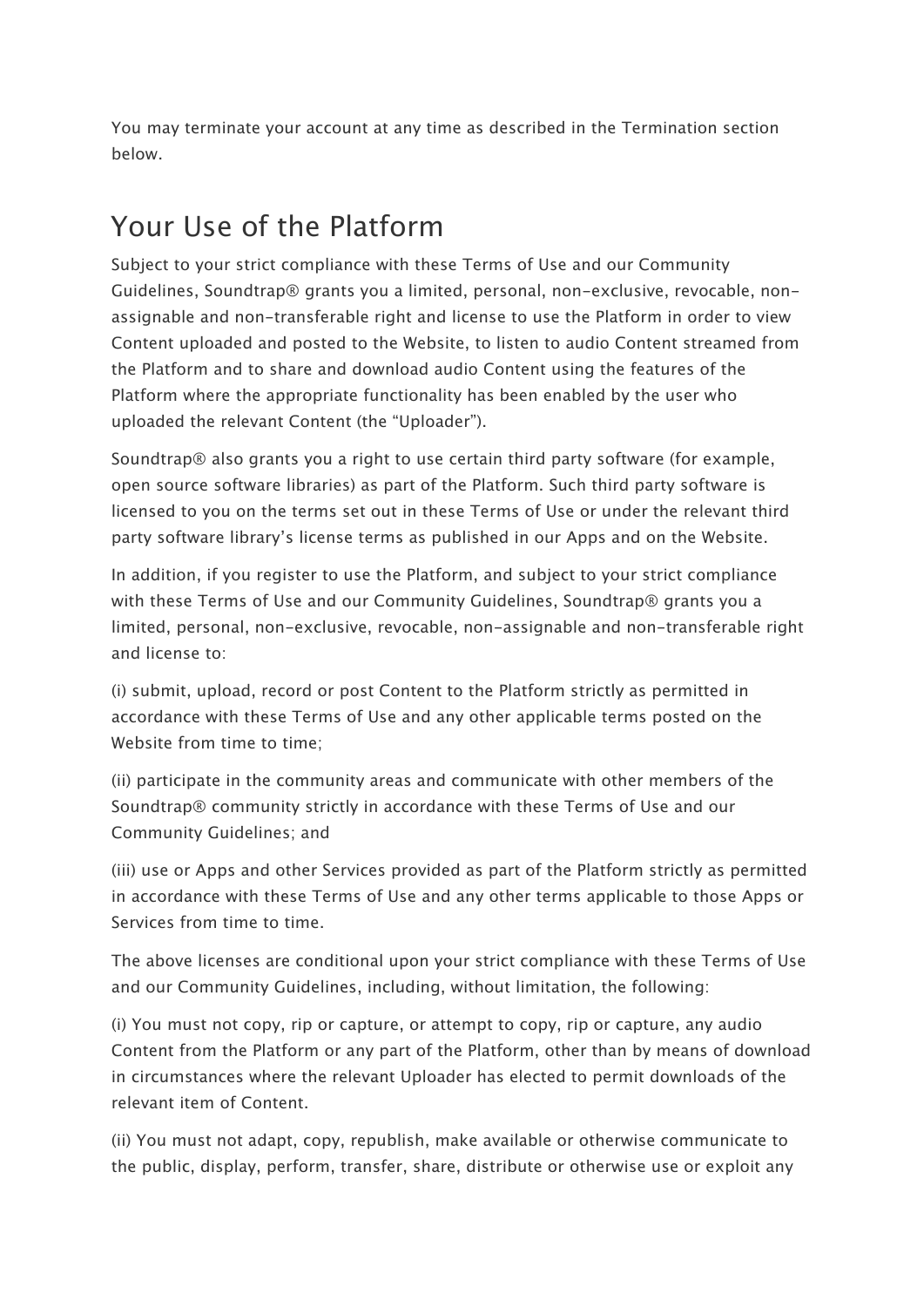Content on or from the Platform, except (i) where such Content is Your Content, or (ii) as permitted under these Terms of Use, and within the parameters set by the Uploader (for example, under the terms of Creative Commons licenses selected by the Uploader).

(iii) You must not use any Content (other than Your Content) in any way that is designed to create a separate content service or that replicates any part of the Platform offering.

(iv) You must not employ scraping or similar techniques to aggregate, repurpose, republish or otherwise make use of any Content.

(v) You must not employ any techniques or make use of any services, automated or otherwise, designed to misrepresent the popularity of Your Content on the Platform, or to misrepresent your activity on the Platform, including without limitation by the use of bots, botnets, scripts, apps, plugins, extensions or other automated means to register accounts, log in, add followers to your account, play Content, follow or unfollow other users, send messages, post comments, or otherwise to act on your behalf, particularly where such activity occurs in a multiple or repetitive fashion. You must not offer or promote the availability of any such techniques or services to any other users of the Platform.

(vi) You must not alter or remove, attempt to alter or remove, any trademark, copyright or other proprietary or legal notices contained in, or appearing on, the Platform or any Content appearing on the Platform (other than Your Content).

(vii) You must not, and must not permit any third party to, copy or adapt the object code of the Website or any of the Apps or Services, or reverse engineer, reverse assemble, decompile, modify or attempt to discover any source or object code of any part of the Platform, or circumvent or attempt to circumvent or copy any copy protection mechanism or access any rights management information pertaining to Content other than Your Content.

(viii) You must not use the Platform to upload, post, store, transmit, display, copy, distribute, promote, make available or otherwise communicate to the public:

- any Content that is offensive, abusive, libelous, defamatory, obscene, racist, sexually explicit, ethnically or culturally offensive, indecent, that promotes violence, terrorism, or illegal acts, incites hatred on grounds of race, gender, religion or sexual orientation, or is otherwise objectionable in Soundtrap®'s reasonable discretion;
- any information, Content or other material that violates, plagiarizes, misappropriates or infringes the rights of third parties including, without limitation, copyright, trademark rights, rights of privacy or publicity, confidential information or any other right; or
- any Content that violates, breaches or is contrary to any law, rule, regulation, court order or is otherwise is illegal or unlawful in Soundtrap®'s reasonable opinion;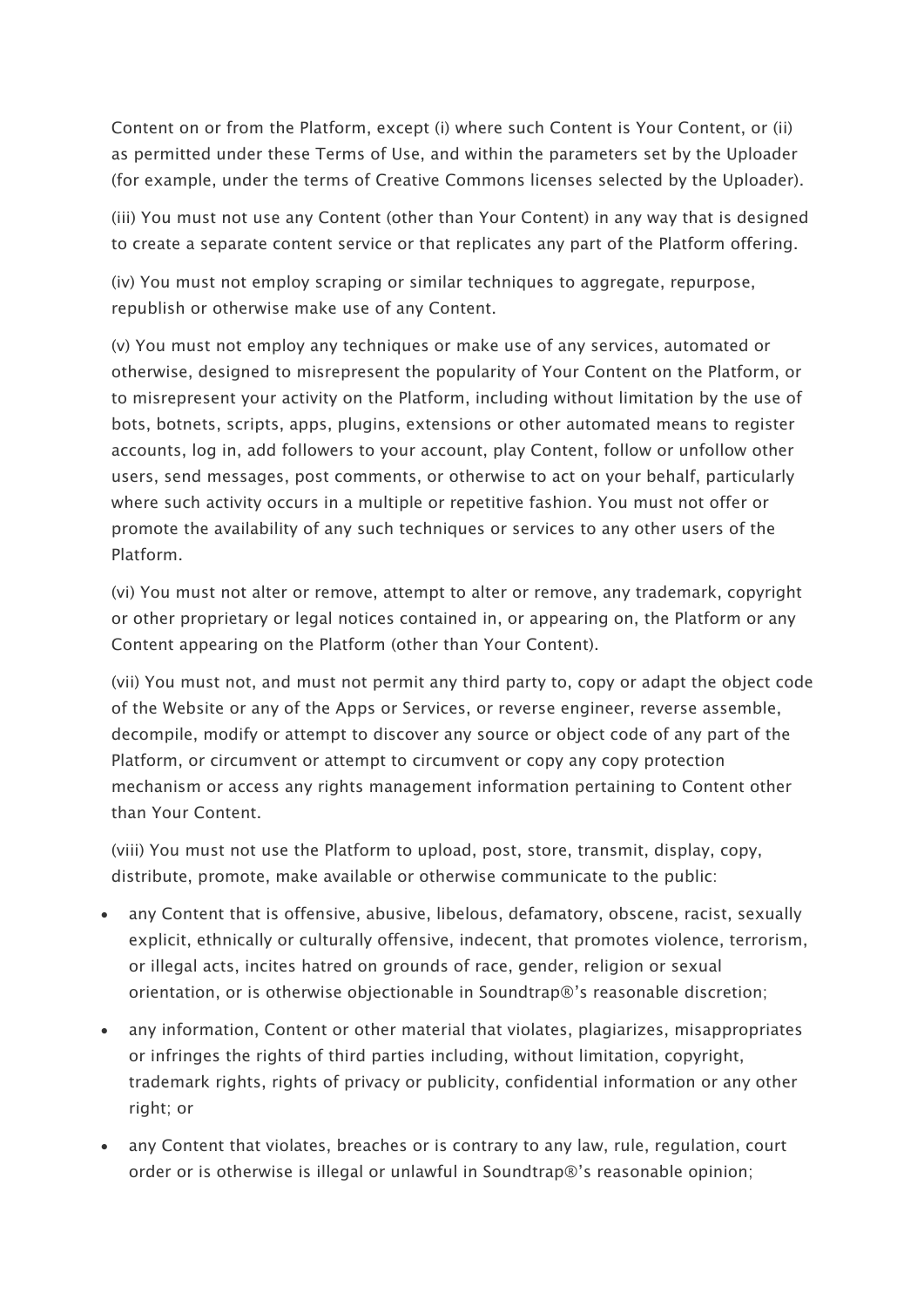- any material of any kind that contains any virus, Trojan horse, spyware, adware, malware, bot, time bomb, worm, or other harmful or malicious component, which or might overburden, impair or disrupt the Platform or servers or networks forming part of, or connected to, the Platform, or which does or might restrict or inhibit any other user's use and enjoyment of the Platform; or
- any unsolicited or unauthorized advertising, promotional messages, spam or any other form of solicitation.

(ix) When signing up for the Services, you will be asked if you are a member of a collective management organisation (or collective society), including but not limited to organizations such as ASCAP, BMI, SESAC, PRS, PPL etc (a "CMO"). You must not publish any Content on Soundtrap's Explore page ("Soundtrap Explore") (located at https://www.soundtrap.com/explore) if you are a member of a CMO ("CMO Member"). If you are not currently a CMO Member, but choose to join such an organisation after signing up for the Services, you agree to immediately remove any content that you have made available on Soundtrap Explore before joining the CMO. Any content uploaded by CMO Members on Soundtrap Explore will be immediately removed after Soundtrap becomes aware of such content.

(x) You must not commit or engage in, or encourage, induce, solicit or promote, any conduct that would constitute a criminal offence, give rise to civil liability or otherwise violate any law or regulation.

(xi) You must not rent, sell or lease access to the Platform, or any Content on the Platform, although this shall not prevent you from including links from Your Content to any legitimate online download store from where any item of Your Content may be purchased.

(xii) You must not deliberately impersonate any person or entity or otherwise misrepresent your affiliation with a person or entity, for example, by registering an account in the name of another person or company, or sending messages or making comments using the name of another person.

(xiii) You must not stalk, exploit, threaten, abuse or otherwise harass another user, or any Soundtrap® employee.

(xiv) You must not use or attempt to use another person's account, password, or other information, unless you have express permission from that other person.

(xv) You must not sell or transfer, or offer to sell or transfer, any Soundtrap® account to any third party without the prior written approval of Soundtrap®.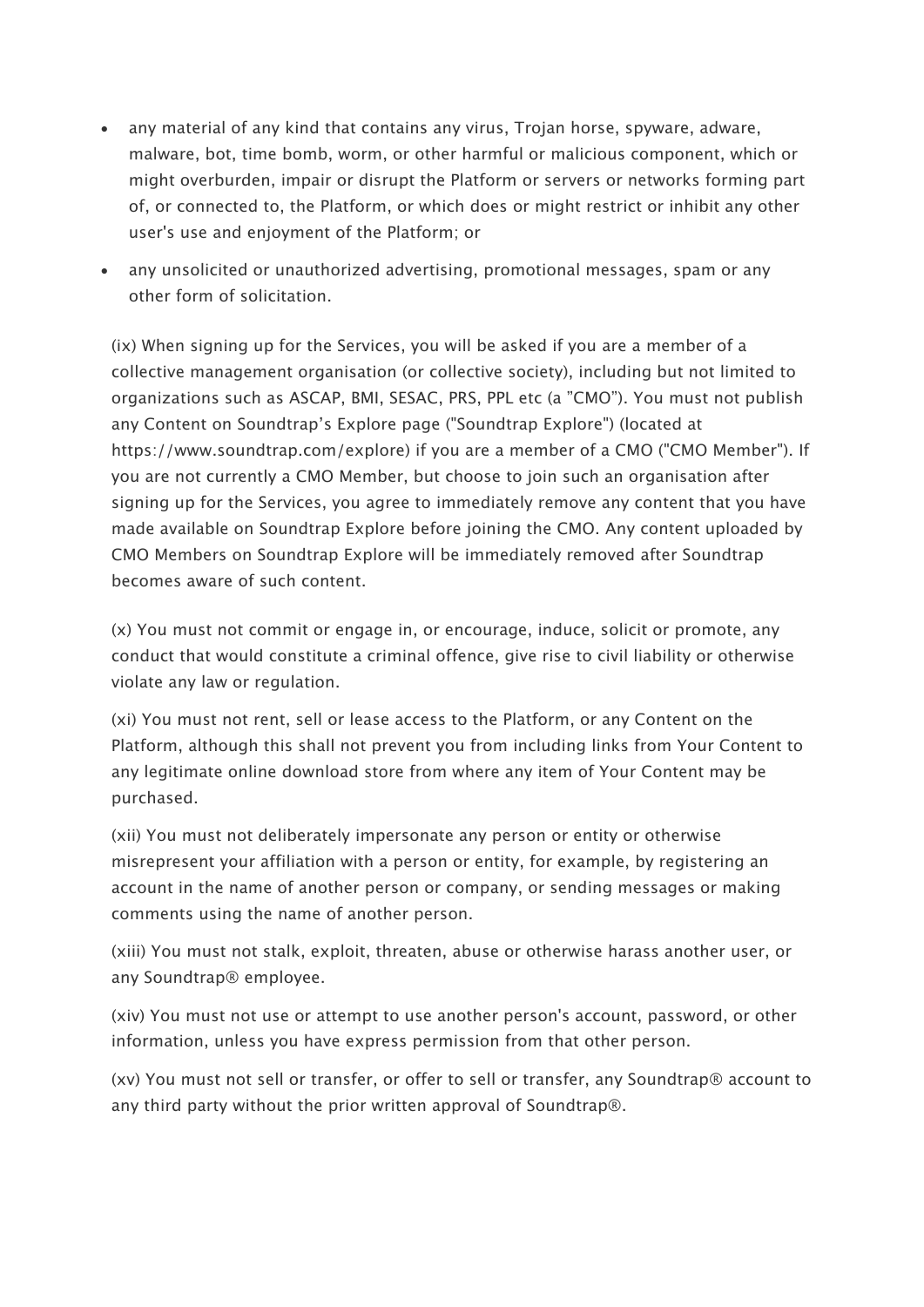(xvi) You must not collect or attempt to collect personal data, or any other kind of information about other users, including without limitation, through spidering or any form of scraping.

(xvii) You must not violate, circumvent or attempt to violate or circumvent any data security measures employed by Soundtrap® or any Uploader; access or attempt to access data or materials which are not intended for your use; log into, or attempt to log into, a server or account which you are not authorized to access; attempt to scan or test the vulnerability of Soundtrap®'s servers, system or network or attempt to breach Soundtrap®'s data security or authentication procedures; attempt to interfere with the Website or the Services by any means including, without limitation, hacking Soundtrap®'s servers or systems, submitting a virus, overloading, mail-bombing or crashing. Without limitation to any other rights or remedies of Soundtrap® under these Terms of Use, Soundtrap® reserves the right to investigate any situation that appears to involve any of the above, and may report such matters to, and co-operate with, appropriate law enforcement authorities in prosecuting any users who have participated in any such violations.

You agree to comply with the above conditions, and acknowledge and agree that Soundtrap® has the right, in its sole discretion, to terminate your account or take such other action as we see fit if you breach any of the above conditions or any of the other terms of these Terms of Use. This may include taking court action and/or reporting offending users to the relevant authorities.

#### Your Content

Any and all audio, text, photos, pictures, graphics, comments, and other content, data or information that you upload, store, transmit, submit, exchange or make available to or via the Platform (hereinafter "Your Content") is generated, owned and controlled solely by you, and not by Soundtrap®.

Soundtrap® does not claim any ownership rights in Your Content, and you hereby expressly acknowledge and agree that Your Content remains your sole responsibility.

Without prejudice to the conditions set forth in Your Use of the Platform you must not upload, store, distribute, send, transmit, display, perform, make available or otherwise communicate to the public any Content to which you do not hold the necessary rights. In particular, any unauthorized use of copyright protected material within Your Content (including by way of reproduction, distribution, modification, adaptation, public display, public performance, preparation of derivative works, making available or otherwise communicating to the public via the Platform) may constitute an infringement of third party rights and is *strictly prohibited*. Any such infringements may result in termination of your access to the Platform as described in the Repeat Infringers section below, and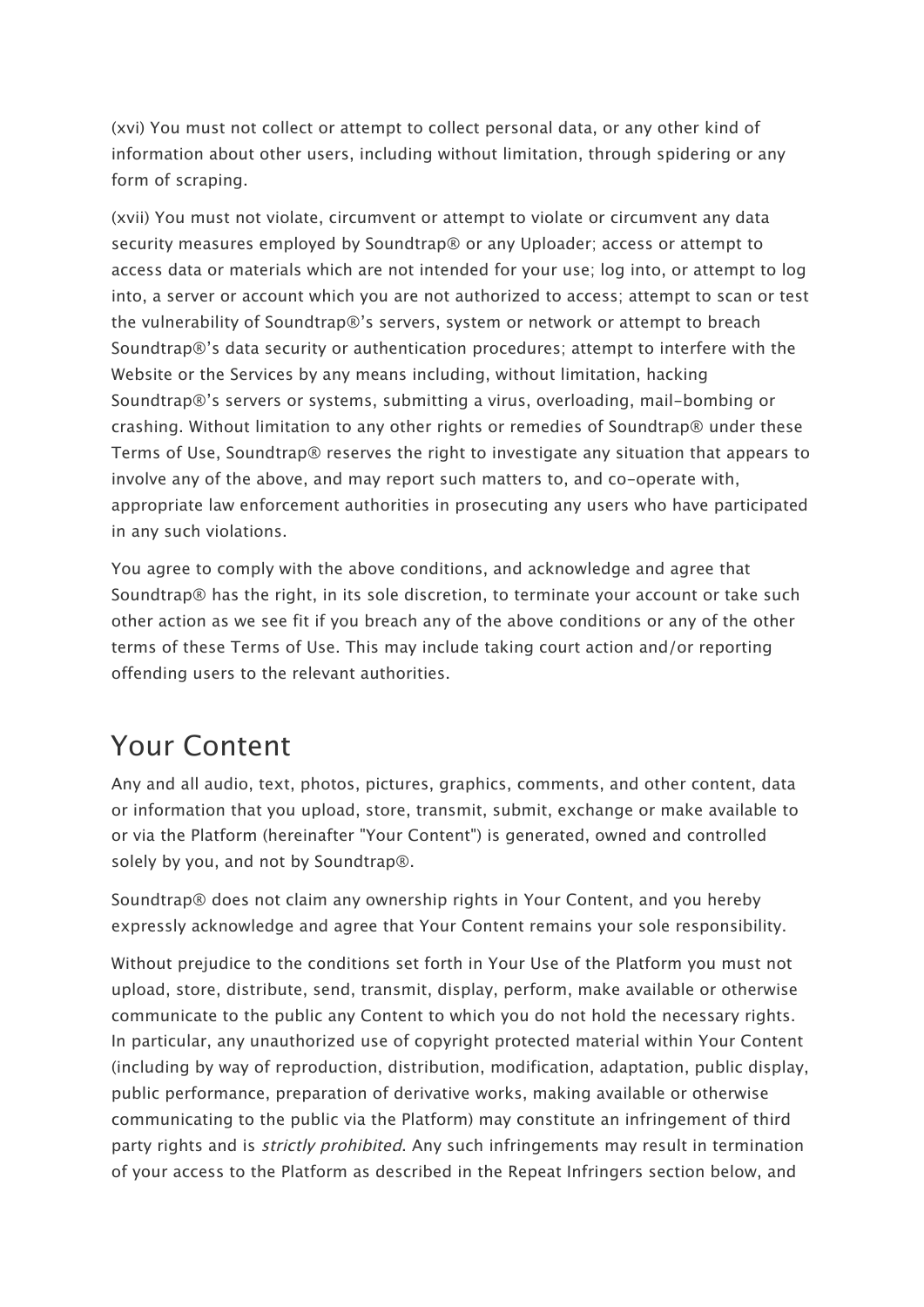may also result in civil litigation or criminal prosecution by or on behalf of the relevant rightsholder.

If you have entered into an agreement with a collective rights management society (that administers creator's and publisher's copyrights when performed publicly), you hereby expressly acknowledge that you will not share any of Your Content publicly without obtaining the necessary consent of your relevant management society.

We may, from time to time, invite or provide you with means to provide feedback regarding the Platform, and in such circumstances, any feedback you provide will be deemed non-confidential and Soundtrap® shall have the right, but not the obligation, to use such feedback on an unrestricted basis.

## Grant of License

By uploading or posting Your Content to the Platform, you initiate an automated process to transcode any audio Content and direct Soundtrap® to store Your Content on our servers, from where you may control and authorize the use, reproduction, transmission, distribution, public display, public performance, making available and other communication to the public of Your Content on the Platform and elsewhere using the Services. To the extent it is necessary in order for Soundtrap® to provide you with any of the aforementioned hosting services, to undertake any of the tasks set forth in these Terms of Use and/or to enable your use of the Platform, you hereby grant such licenses to Soundtrap® on a limited, worldwide, non-exclusive, royalty-free and fully paid basis.

By uploading Your Content to the Platform, you also grant a limited, worldwide, nonexclusive, royalty-free, fully paid up, license to other users of the Platform, and to operators and users of any other websites, apps and/or platforms to which Your Content has been shared or embedded using the Services ("Linked Services"), to use, copy, repost, transmit or otherwise distribute, publicly display, publicly perform, adapt, prepare derivative works of, compile, make available and otherwise communicate to the public, Your Content utilizing the features of the Platform from time to time, and within the parameters set by you using the Services. You can limit and restrict the availability of certain of Your Content to other users of the Platform, and to users of Linked Services, at any time using the settings on the sound page for each sound you upload, subject to the provisions of the Disclaimer section below. Notwithstanding the foregoing, nothing in these Terms of Use grants any rights to any other user of the Platform with respect to any proprietary name, logo, trademark or service mark uploaded by you as part of Your Content (for example, your profile picture) ("Marks"), other than the right to reproduce, publicly display, make available and otherwise communicate to the public those Marks, automatically and without alteration, as part of the act of reposting sounds with which you have associated those Marks.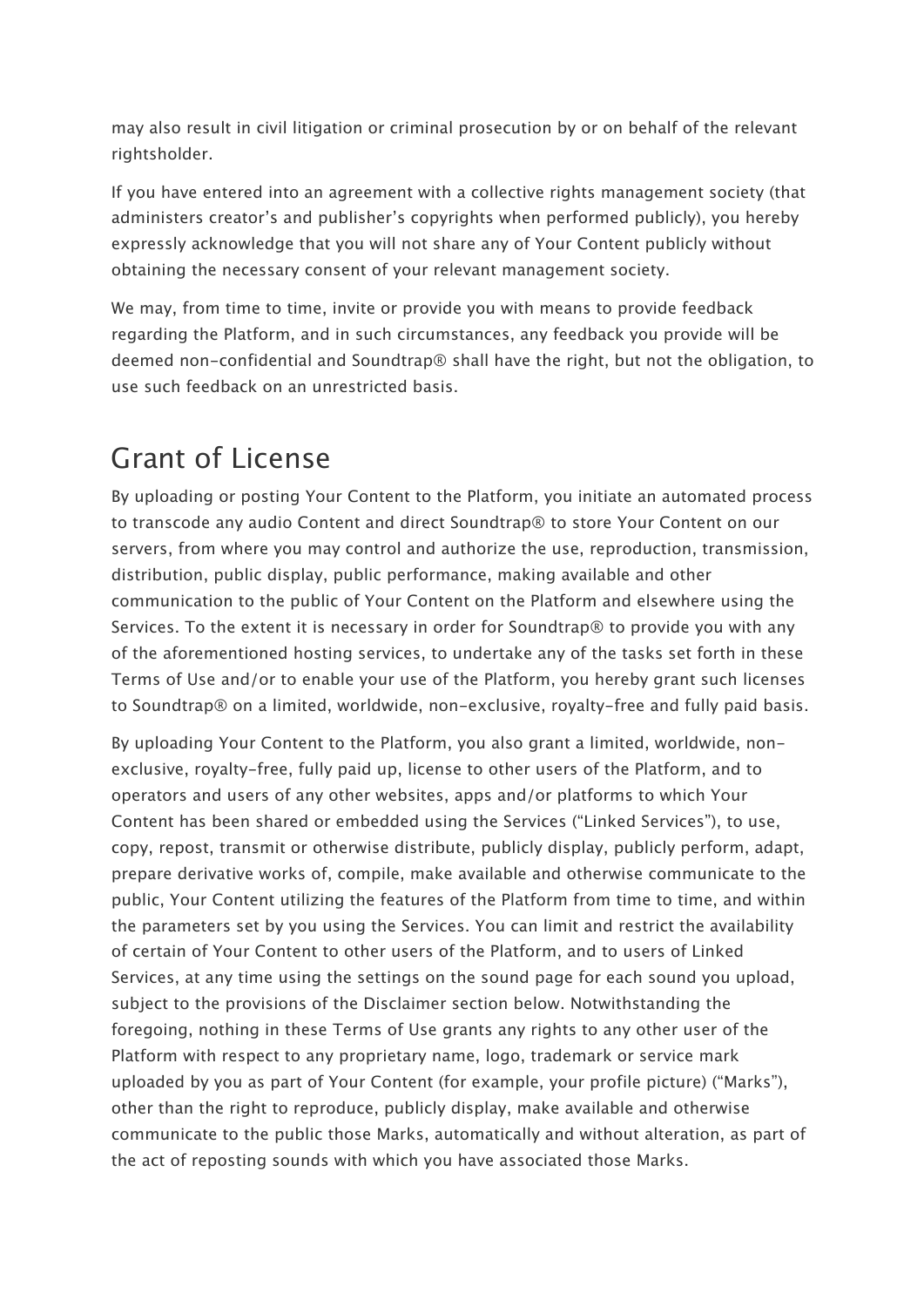The licenses granted in this section are granted separately with respect to each item of Your Content that you upload to the Platform. Licenses with respect to audio Content, and any images or text within your account, will (subject to the following paragraph of these Terms of Use) terminate automatically when you remove such Content from your account. Licenses with respect to comments or other contributions that you make on the Platform will be perpetual and irrevocable, and will continue notwithstanding any termination of your account.

Removal of audio Content from your account will automatically result in the deletion of the relevant files from Soundtrap®'s systems and servers. However, notwithstanding the foregoing, you hereby acknowledge and agree that once Your Content is distributed to a Linked Service, Soundtrap® is not obligated to ensure the deletion of Your Content from any servers or systems operated by the operators of any Linked Service, or to require that any user of the Platform or any Linked Service deletes any item of Your Content.

Any Content other than Your Content is the property of the relevant Uploader, and is or may be subject to copyright, trademark rights or other intellectual property or proprietary rights. Such Content may not be downloaded, reproduced, distributed, transmitted, re-uploaded, republished, displayed, sold, licensed, made available or otherwise communicated to the public or exploited for any purposes except via the features of the Platform from time to time and within the parameters set by the Uploader on the Platform or with the express written consent of the Uploader. Where you repost another user's Content, or include another user's Content in a set, you acquire no ownership rights whatsoever in that Content. Subject to the rights expressly granted in this section, all rights in Content are reserved to the relevant Uploader.

#### Representations and Warranties

You hereby represent and warrant to Soundtrap® as follows:

(i) Your Content, and each and every part thereof, is an original work by you, or you have obtained all rights, licenses, consents and permissions necessary in order to use, and (if and where relevant) to authorize Soundtrap® to use, Your Content pursuant to these Terms of Use, including, without limitation, the right to upload, reproduce, store, transmit, distribute, share, publicly display, publicly perform, make available and otherwise communicate to the public Your Content, and each and every part thereof, on, through or via the Website, any and all Services and any Linked Services.

(ii) Your Content and the availability thereof on the Platform does not and will not infringe or violate the rights of any third party, including, without limitation, any intellectual property rights, performers' rights, rights of privacy or publicity, or rights in confidential information.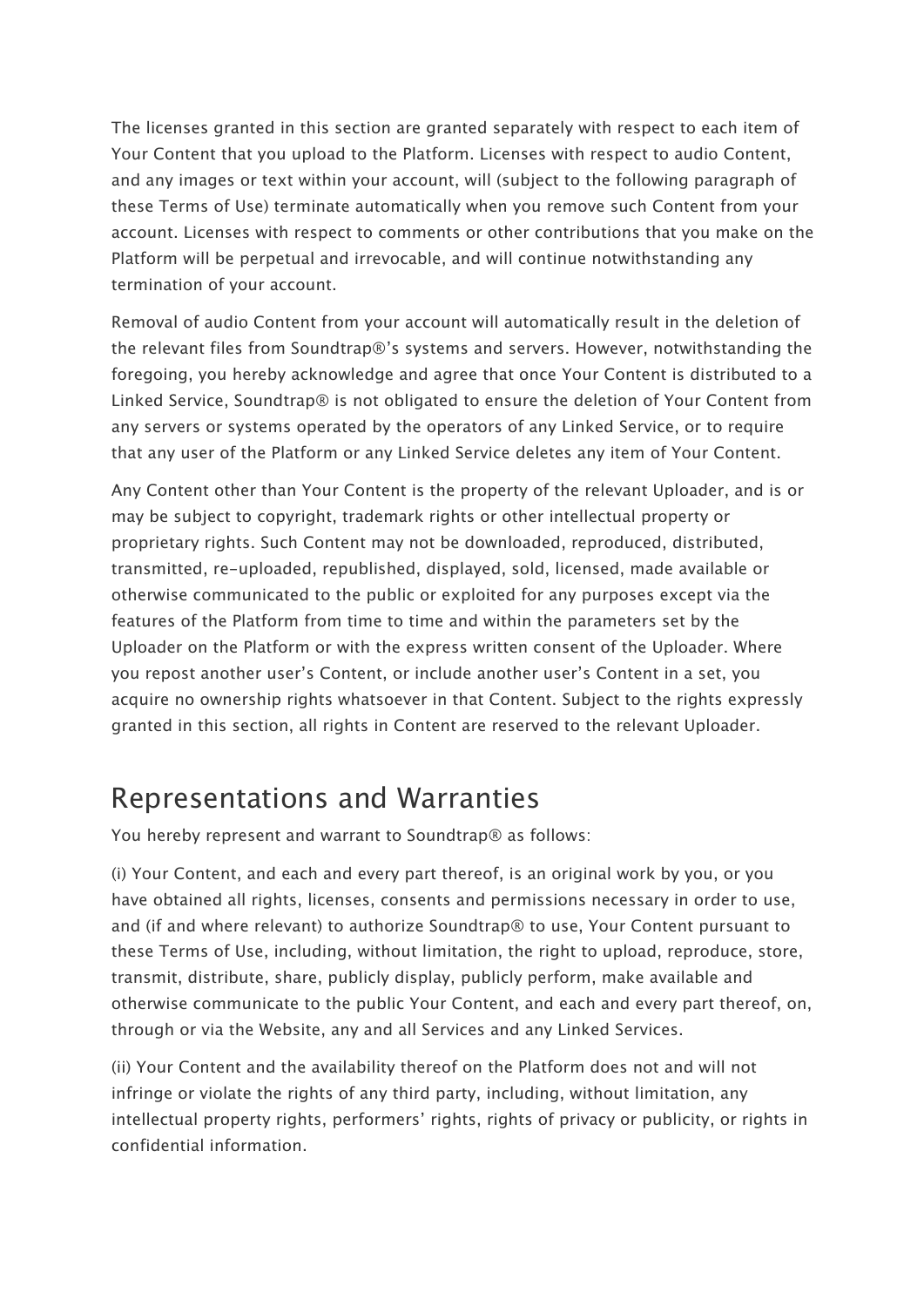(iii) You have obtained any and all necessary consents, permissions and/or releases from any and all persons appearing in Your Content in order to include their name, voice, performance or likeness in Your Content and to publish the same on the Platform and via any Linked Services.

(iv) Your Content, including any comments that you may post on the Website, is not and will not be unlawful, offensive, abusive, libelous, defamatory, obscene, racist, sexually explicit, ethnically or culturally offensive, indecent, will not promote violence, terrorism, or illegal acts, or incite hatred on grounds of race, gender, religion or sexual orientation.

(v) Your Content does not and will not create any liability on the part of Soundtrap®, its subsidiaries, affiliates, successors, and assigns, and their respective employees, agents, directors, officers and/or shareholders.

Soundtrap® reserves the right to remove Your Content, suspend or terminate your access to the Platform and/or pursue all legal remedies if we believe that any of Your Content breaches any of the foregoing representations or warranties, or otherwise infringes another person's rights or violates any law, rule or regulation.

If You are an administrator or teacher entering this Agreement under an Educational Plan: You represent and warrant that You have obtained and/or will obtain legally enforceable written consents: (i) to enter the personal data of Your students from the parent or legal guardian of each minor student and (ii) from the parent or legal guardian of any student under the age of 13 to allow the student to use the Platform and to allow Soundtrap to collect and use personally identifiable information from such students in accordance with Soundtrap's privacy policy located at

https://www.soundtrap.com/public/legal/privacy\_policy.pdf. Prior to permitting any student under the age of 13 to use the Platform, You must submit Your prior written consent to Soundtrap in the consent form located at

https://www.soundtrap.com/edu/consent/ to consent to Soundtrap's collection of personally identifiable information from such students on behalf of and as the agent of the students' parents or legal guardians. You represent and warrant that You have the authority to enter into this Agreement on behalf of Your school and to provide such consent on behalf of the parents and legal guardians of Your student users under the age of 13. Soundtrap hereby provides You with the Direct Notice as set forth at https://www.soundtrap.com/public/legal/coppa\_direct\_notice.pdf in accordance with the Children's Online Privacy and Protection Act ("COPPA"). You also must provide the Direct Notice to all parents and legal guardians of its student Users that are under the age of 13.

#### Liability for Content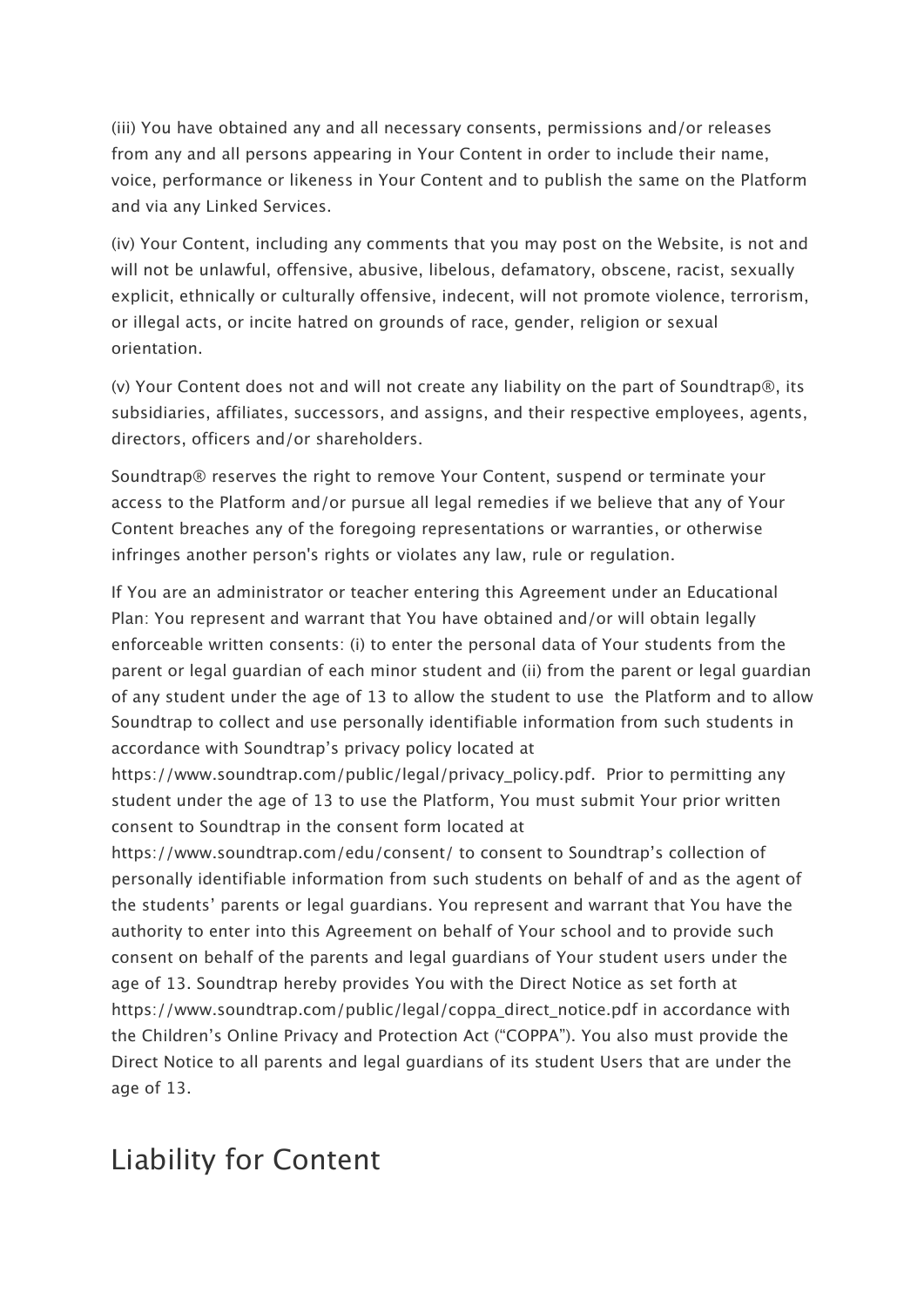You hereby acknowledge and agree that Soundtrap® (i) stores Content and other information at the direction, request and with the authorization of its users, (ii) acts merely as a passive conduit and/or host for the uploading, storage and distribution of such Content, and (iii) plays no active role and gives no assistance in the presentation or use of the Content. You are solely responsible for all of Your Content that you upload, post or distribute to, on or through the Platform, and to the extent permissible by law, Soundtrap® excludes all liability with respect to all Content (including Your Content) and the activities of its users with respect thereto.

You hereby acknowledge and agree that Soundtrap® cannot and does not review the Content created or uploaded by its users, and neither Soundtrap® nor its subsidiaries, affiliates, successors, assigns, employees, agents, directors, officers and shareholders has any obligation, and does not undertake or assume any duty, to monitor the Platform for Content that is inappropriate, that does or might infringe any third party rights, or has otherwise been uploaded in breach of these Terms of Use or applicable law.

Soundtrap® and its subsidiaries, affiliates, successors, assigns, employees, agents, directors, officers and shareholders hereby exclude, to the fullest extent permitted by law, any and all liability which may arise from any Content uploaded to the Platform by users, including, but not limited to, any claims for infringement of intellectual property rights, rights of privacy or publicity rights, any claims relating to publication of defamatory, pornographic, obscene or offensive material, or any claims relating to the completeness, accuracy, currency or reliability of any information provided by users of the Platform. By using the Platform, you irrevocably waive the right to assert any claim with respect to any of the foregoing against Soundtrap® or any of its subsidiaries, affiliates, successors, assigns, employees, agents, directors, officers or shareholders.

#### Reporting Infringements

If you discover any Content on the Platform that you believe infringes your copyright, please report this to us using any of the methods outlined on our Copyright Information pages.

If you would prefer to send us your own written notification, please make sure that you include the following information:

- a statement that you have identified Content on Soundtrap® that infringes your copyright or the copyright of a third party on whose behalf you are entitled to act;
- a description of the copyright work(s) that you claim have been infringed;
- a description of the Content that you claim is infringing and the Soundtrap® URL(s) where such Content can be located;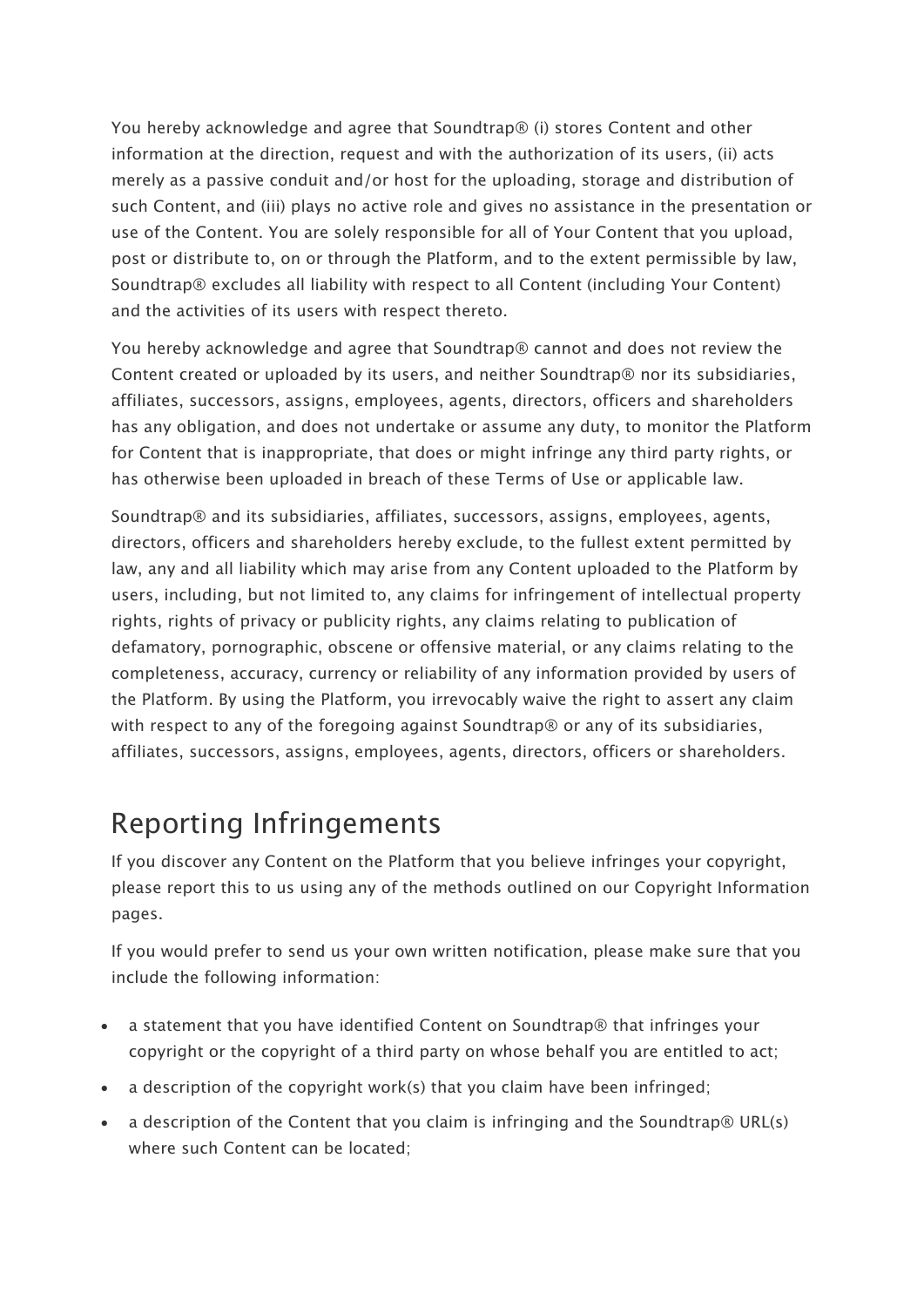- your full name, address and telephone number, a valid email address on which you can be contacted, and your Soundtrap® user name if you have one;
- a statement by you that you have a good faith belief that the disputed use of the material is not authorized by the copyright owner, its agent, or the law; and
- a statement by you that the information in your notice is accurate and that you are authorized to act on behalf of the owner of the exclusive right that is allegedly infringed;

In addition, if you wish for your notice to be considered as a notice pursuant to the United States Digital Millennium Copyright Act 17 U.S.C. §512(c), please also include the following:

- with respect to your statement that you are authorized to act on behalf of the owner of the exclusive right that is allegedly infringed, confirmation that such statement is made under penalty of perjury; and
- your electronic or physical signature (which may be a scanned copy).

Your notice should be sent to us by email to copyright[at]soundtrap.com and/or by mail to the following address:

Soundtrap AB Box 390 S -10127 Stockholm, Sweden

Attn: Copyright Team

The foregoing process applies to copyright only. If you discover any Content that you believe to be in violation of your trademark rights, please report this to us by email at trademarks[at]soundtrap.com. In all other cases, if you discover Content that infringes any or violates any of your other rights, which you believe is defamatory, pornographic, obscene, racist or otherwise liable to cause widespread offence, or which constitutes impersonation, harassment, spam or otherwise violates these Terms of Use, our Community Guidelines or applicable law, please report this to us at legal[at]soundtrap.com.

#### Counter-Notice by Accused User

If we have taken down any of Your Content due to suspicion of copyright infringement, you may dispute the alleged infringement by sending a written communication by mail to our designated agent below. That written communication should include the following: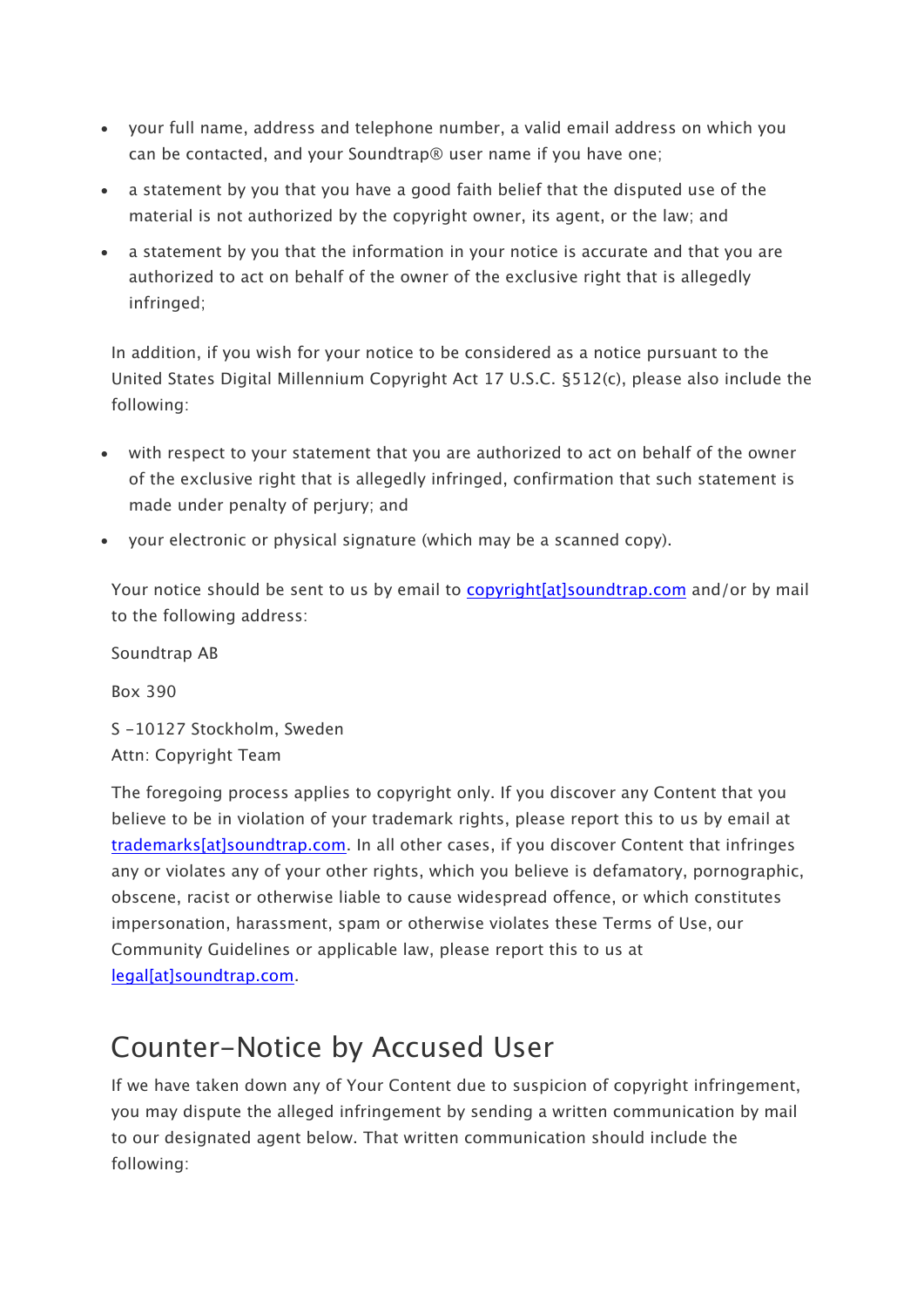- your Soundtrap® user name;
- an identification of the content that has been removed or to which access has been disabled and the location at which the content appeared before it was removed or access to it was disabled;
- a statement that you have good faith belief that the content was removed or disabled as a result of mistake or misidentification of the content to be removed or disabled; and
- your full name, address and telephone number, a valid email address on which you can be contacted;

Your notice should be sent to us by email to copyright[at]soundtrap.com and/or by mail to the following address:

Soundtrap AB Box 390 S -10127 Stockholm, Sweden Attn: Copyright Team

#### Third Party Websites and Services

The Platform may provide you with access to third party websites, databases, networks, servers, information, software, programs, systems, directories, applications, products or services, including without limitation, Linked Services (hereinafter "External Services").

Soundtrap® does not have or maintain any control over External Services, and is not and cannot be responsible for their content, operation or use. By linking or otherwise providing access to any External Services, Soundtrap® does not give any representation, warranty or endorsement, express or implied, with respect to the legality, accuracy, quality or authenticity of content, information or services provided by such External Services.

External Services may have their own terms of use and/or privacy policy, and may have different practices and requirements to those operated by Soundtrap® with respect to the Platform. You are solely responsible for reviewing any terms of use, privacy policy or other terms governing your use of these External Services, which you use at your own risk. You are advised to make reasonable enquiries and investigations before entering into any transaction, financial or otherwise, and whether online or offline, with any third party related to any External Services.

You are solely responsible for taking the precautions necessary to protect yourself from fraud when using External Services, and to protect your computer systems from viruses,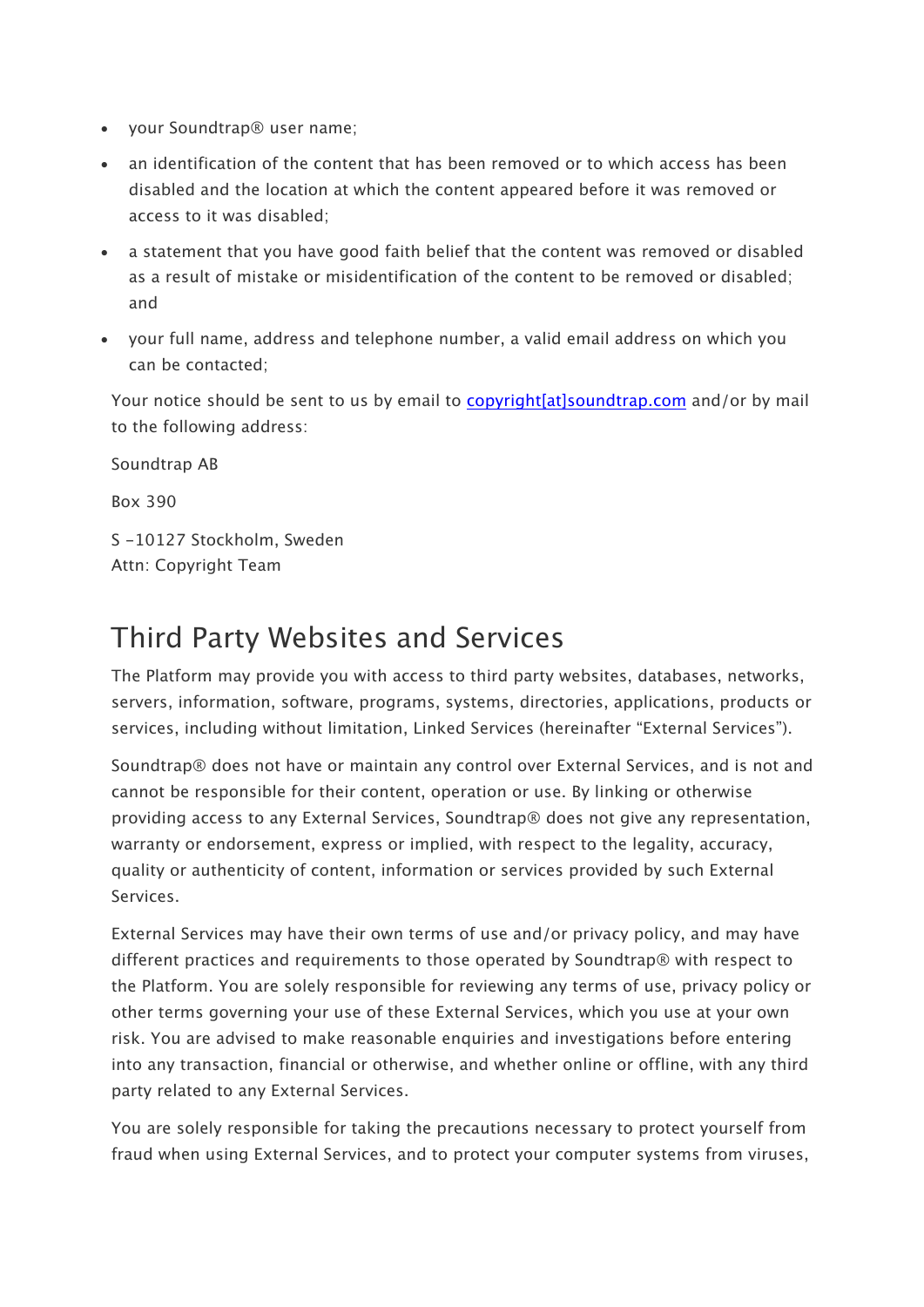worms, Trojan horses, and other harmful or destructive content and material that may be included on or may emanate from any External Services.

Soundtrap® disclaims any and all responsibility or liability for any harm resulting from your use of External Services, and you hereby irrevocably waive any claim against Soundtrap® with respect to the content or operation of any External Services.

## Blocking and Removal of Content

Notwithstanding the fact that Soundtrap® has no legal obligation to monitor the Content on the Platform, Soundtrap® reserves the right to block, remove or delete any Content at any time, and to limit or restrict access to any Content, for any reason and without liability, including without limitation, if we have reason to believe that such Content does or might infringe the rights of any third party, has been uploaded or posted in breach of these Terms of Use, our Community Guidelines or applicable law, or is otherwise unacceptable to Soundtrap®.

Please also note that individual Uploaders have control over the audio Content that they store in their account from time to time, and may remove any or all audio Content or other Content without notice. You have no right of continued access to any particular item of Content and Soundtrap® shall have no liability in the event that you are unable to access an item of Content due to its removal from the Platform, whether by Soundtrap® or the relevant Uploader.

## Repeat Infringers

Soundtrap® will suspend or terminate your access to the Platform if Soundtrap® determines, in its reasonable discretion, that you have repeatedly breached these Terms of Use or our Community Guidelines.

If we receive a valid notification from a third party in accordance with our reporting processes or applicable law that any of Your Content infringes the copyright or other rights of such third party, or if we believe that your behavior is inappropriate and violates our Community Guidelines, we will send you a written warning to this effect. Any user that receives more than two of these warnings is liable to have their access to the Platform terminated forthwith.

We will also suspend or terminate your account without warning if ordered to do so by a court, and/or in other appropriate circumstances, as determined by Soundtrap® at its discretion.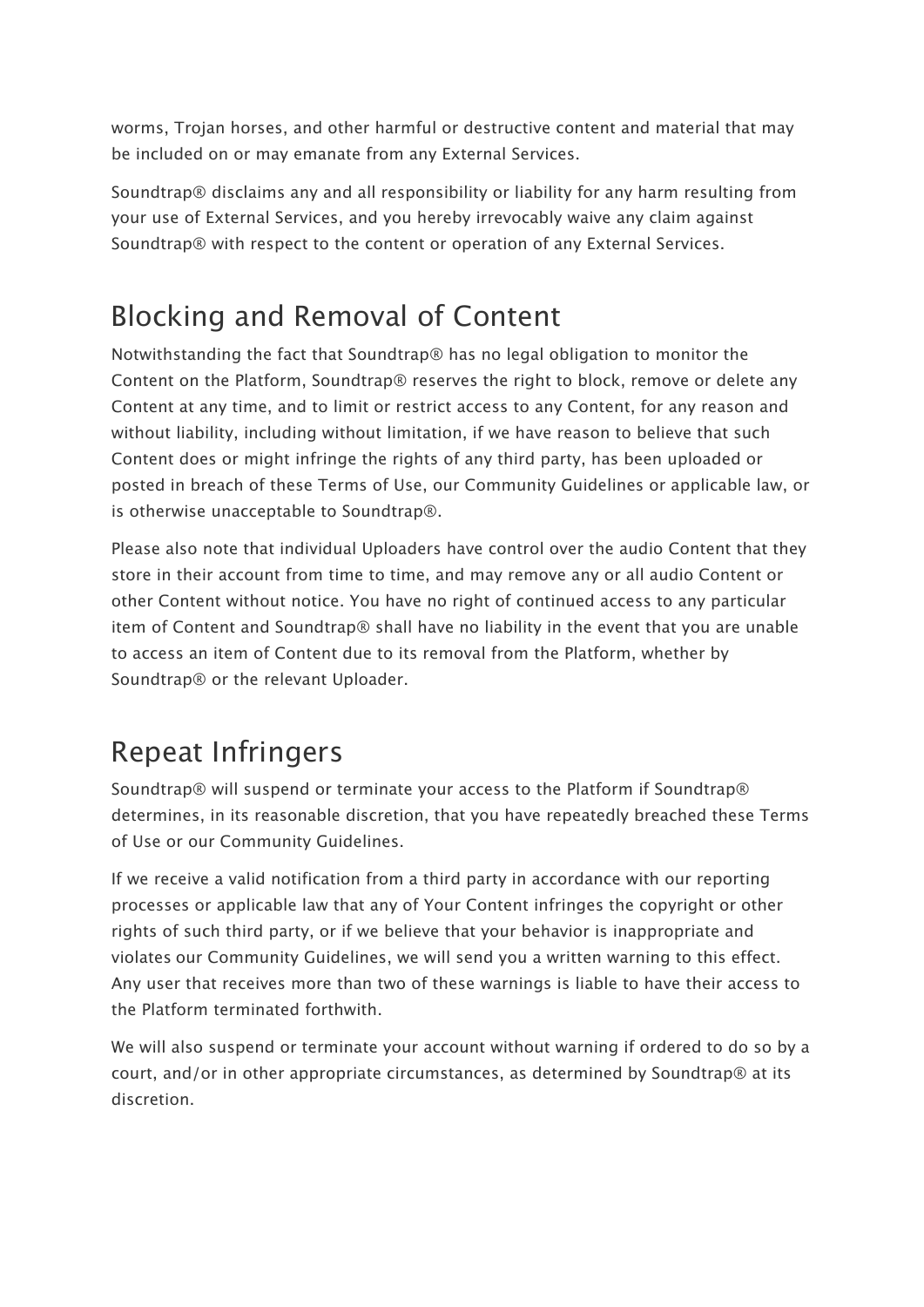Please note we do not offer refunds to Pro and Pro Unlimited account holders whose accounts are terminated as a result of repeated infringement of these Terms of Use or our Community Guidelines.

## Disclaimer

THE PLATFORM, INCLUDING, WITHOUT LIMITATION, THE WEBSITE, THE APPS AND ALL CONTENT AND SERVICES ACCESSED THROUGH OR VIA THE WEBSITE, THE APPS OR OTHERWISE, ARE PROVIDED "AS IS", "AS AVAILABLE", AND "WITH ALL FAULTS".

WHILST SOUNDTRAP® USES REASONABLE ENDEAVORS TO CORRECT ANY ERRORS OR OMISSIONS IN THE PLATFORM AS SOON AS PRACTICABLE ONCE THEY HAVE BEEN BROUGHT TO SOUNDTRAP®'S ATTENTION, SOUNDTRAP® MAKES NO PROMISES, GUARANTEES, REPRESENTATIONS OR WARRANTIES OF ANY KIND WHATSOEVER (EXPRESS OR IMPLIED) REGARDING THE WEBSITE, THE APPS, THE SERVICES OR ANY PART OR PARTS THEREOF, ANY CONTENT, OR ANY LINKED SERVICES OR OTHER EXTERNAL SERVICES. SOUNDTRAP® DOES NOT WARRANT THAT YOUR USE OF THE PLATFORM WILL BE UNINTERRUPTED, TIMELY, SECURE OR ERROR-FREE, THAT DEFECTS WILL BE CORRECTED, OR THAT THE PLATFORM OR ANY PART OR PARTS THEREOF, THE CONTENT, OR THE SERVERS ON WHICH THE PLATFORM OPERATES ARE OR WILL BE FREE OF VIRUSES OR OTHER HARMFUL COMPONENTS. SOUNDTRAP® DOES NOT WARRANT THAT ANY TRANSMISSION OF CONTENT UPLOADED TO THE PLATFORM WILL BE SECURE OR THAT ANY ELEMENTS OF THE PLATFORM DESIGNED TO PREVENT UNAUTHORIZED ACCESS, SHARING OR DOWNLOAD OF CONTENT WILL BE EFFECTIVE IN ANY AND ALL CASES, AND DOES NOT WARRANT THAT YOUR USE OF THE PLATFORM IS LAWFUL IN ANY PARTICULAR JURISDICTION.

SOUNDTRAP® AND ITS SUBSIDIARIES, AFFILIATES, SUCCESSORS, AND ASSIGNS, AND THEIR RESPECTIVE EMPLOYEES, AGENTS, DIRECTORS, OFFICERS AND SHAREHOLDERS, SPECIFICALLY DISCLAIM ALL OF THE FOREGOING WARRANTIES AND ANY OTHER WARRANTIES NOT EXPRESSLY SET OUT HEREIN TO THE FULLEST EXTENT PERMITTED BY LAW, INCLUDING WITHOUT LIMITATION ANY EXPRESS OR IMPLIED WARRANTIES REGARDING NON-INFRINGEMENT, MERCHANTABILITY AND FITNESS FOR A PARTICULAR PURPOSE.

WHERE THE LAW OF ANY JURISDICTION LIMITS OR PROHIBITS THE DISCLAIMER OF IMPLIED OR OTHER WARRANTIES AS SET OUT ABOVE, THE ABOVE DISCLAIMERS SHALL NOT APPLY TO THE EXTENT THAT THE LAW OF SUCH JURISDICTION APPLIES TO THIS AGREEMENT.

#### Limitation of Liability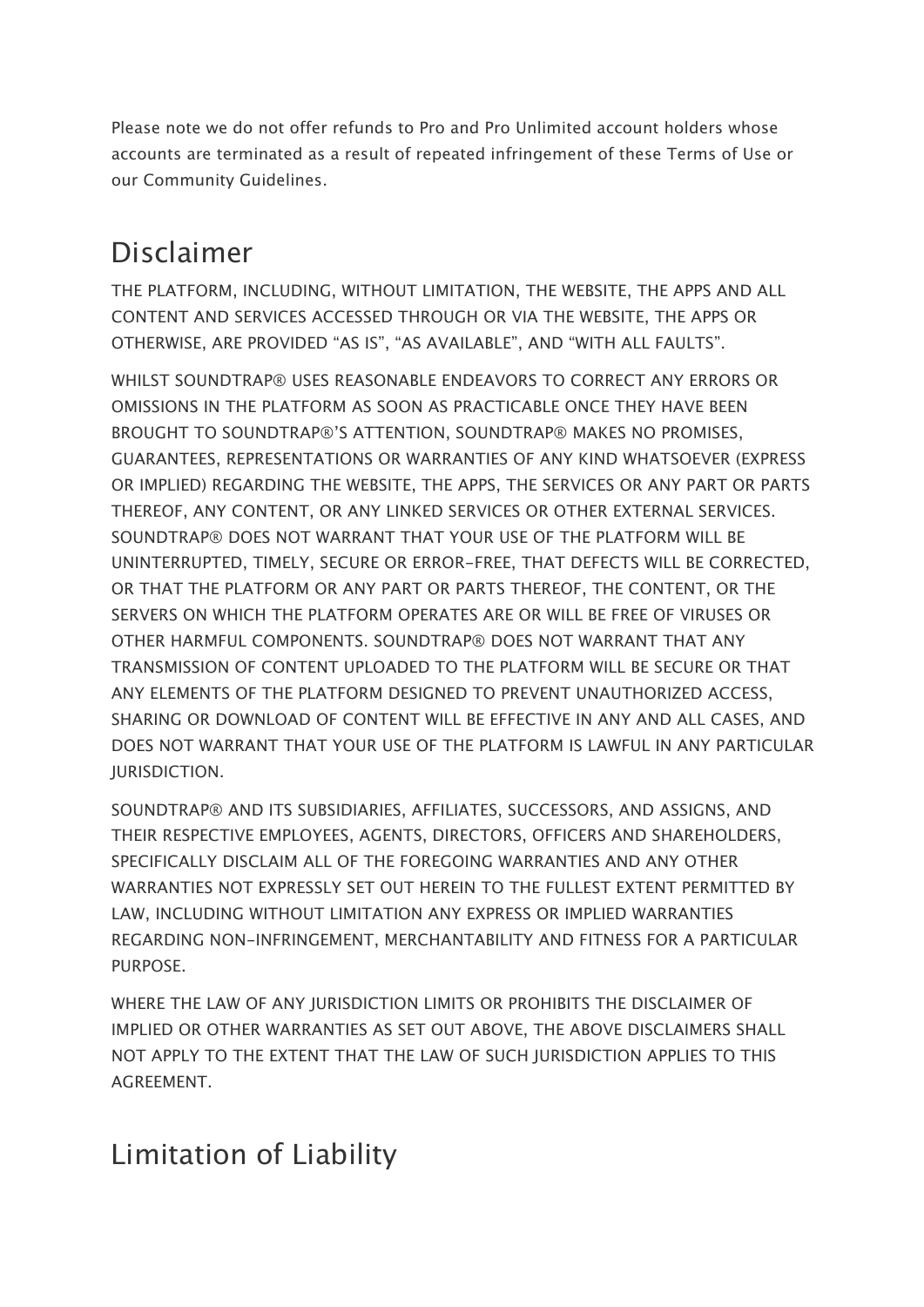IN NO EVENT SHALL SOUNDTRAP®'S AGGREGATE LIABILITY TO YOU UNDER THIS AGREEMENT EXCEED THE GREATER OF 100 EURO OR THE AMOUNTS (IF ANY) PAID BY YOU TO SOUNDTRAP® DURING THE PREVIOUS TWELVE (12) MONTHS FOR THE SERVICES GIVING RISE TO THE CLAIM.

SOUNDTRAP® AND ITS SUBSIDIARIES, AFFILIATES, SUCCESSORS, AND ASSIGNS, AND THEIR RESPECTIVE EMPLOYEES, AGENTS, DIRECTORS, OFFICERS AND SHAREHOLDERS, SHALL HAVE NO LIABILITY FOR:

1. ANY LOSS OR DAMAGE ARISING FROM:

(A) YOUR INABILITY TO ACCESS OR USE THE PLATFORM OR ANY PART OR PARTS THEREOF, OR TO ACCESS ANY CONTENT OR ANY EXTERNAL SERVICES VIA THE PLATFORM;

(B) ANY CHANGES THAT SOUNDTRAP® MAY MAKE TO THE PLATFORM OR ANY PART THEREOF, OR ANY TEMPORARY OR PERMANENT SUSPENSION OR CESSATION OF ACCESS TO THE PLATFORM OR ANY CONTENT IN OR FROM ANY OR ALL TERRITORIES;

(C) ANY ACTION TAKEN AGAINST YOU BY THIRD PARTY RIGHTS HOLDERS WITH RESPECT TO ANY ALLEGED INFRINGEMENT OF SUCH THIRD PARTY'S RIGHTS RELATING TO YOUR CONTENT OR YOUR USE OF THE PLATFORM, OR ANY ACTION TAKEN AS PART OF AN INVESTIGATION BY SOUNDTRAP® OR ANY RELEVANT LAW ENFORCEMENT AUTHORITY REGARDING YOUR USE OF THE PLATFORM;

(D) ANY ERRORS OR OMISSIONS IN THE PLATFORM'S TECHNICAL OPERATION, OR FROM ANY INACCURACY OR DEFECT IN ANY CONTENT OR ANY INFORMATION RELATING TO CONTENT;

(E) YOUR FAILURE TO PROVIDE SOUNDTRAP® WITH ACCURATE OR COMPLETE INFORMATION, OR YOUR FAILURE TO KEEP YOUR USERNAME OR PASSWORD SUITABLY CONFIDENTIAL;

- 2. ANY LOSS OR DAMAGE TO ANY COMPUTER HARDWARE OR SOFTWARE, ANY LOSS OF DATA (INCLUDING YOUR CONTENT), OR ANY LOSS OR DAMAGE FROM ANY SECURITY BREACH; AND/OR
- 3. ANY LOSS OF PROFITS, OR ANY LOSS YOU SUFFER WHICH IS NOT A FORESEEABLE CONSEQUENCE OF SOUNDTRAP® BREACHING THESE TERMS OF USE. LOSSES ARE FORESEEABLE WHERE THEY COULD BE CONTEMPLATED BY YOU AND SOUNDTRAP® AT THE TIME YOU AGREE TO THESE TERMS OF USE, AND THEREFORE DO NOT INCLUDE ANY INDIRECT LOSSES, SUCH AS LOSS OF OPPORTUNITY.

ANY CLAIM OR CAUSE OF ACTION ARISING OUT OF OR RELATED TO YOUR USE OF THE PLATFORM MUST BE NOTIFIED TO SOUNDTRAP® AS SOON AS POSSIBLE.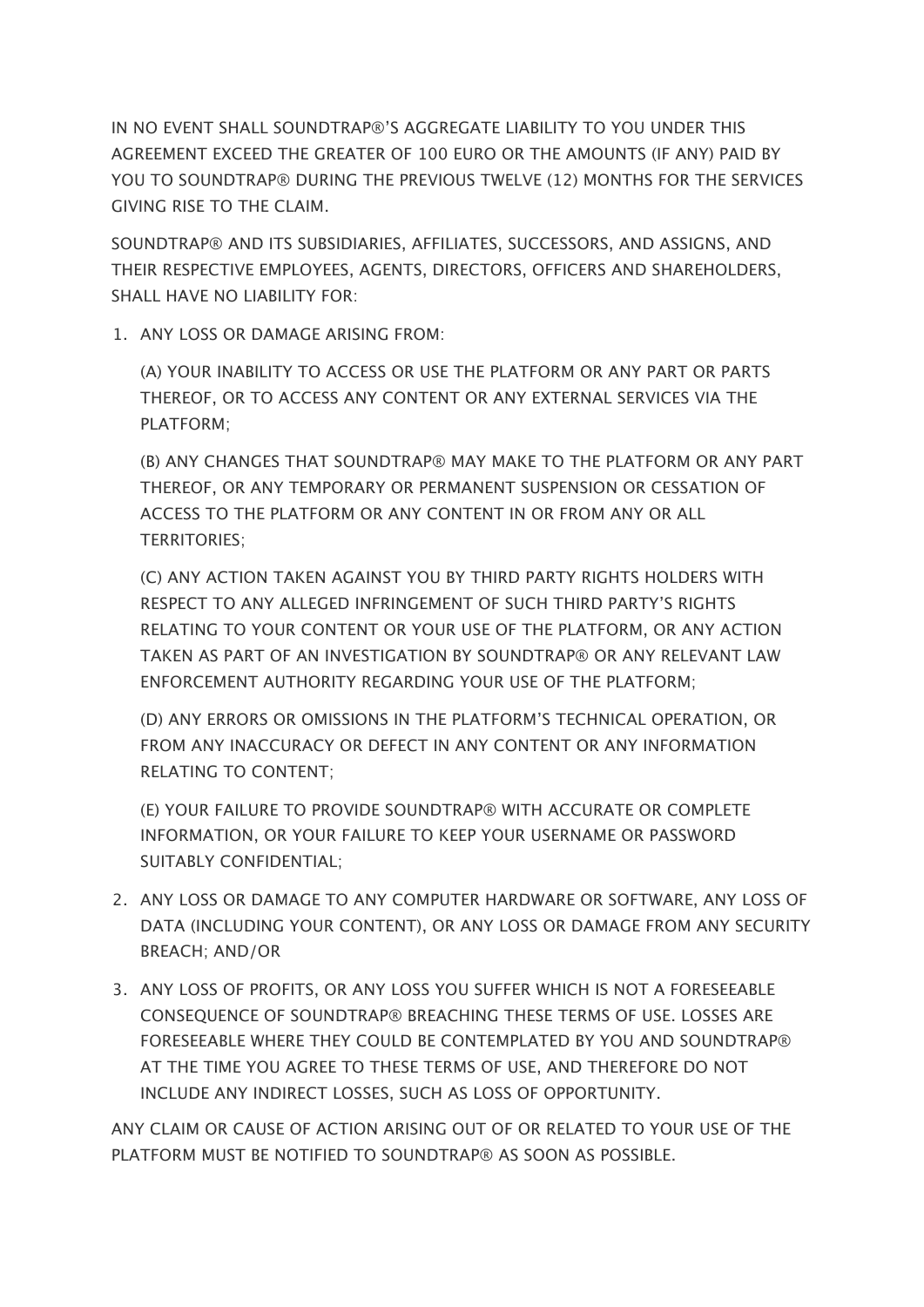APPLICABLE LAW MAY NOT ALLOW THE LIMITATION OR EXCLUSION OF LIABILITY FOR INCIDENTAL OR CONSEQUENTIAL DAMAGES, SO THE ABOVE LIMITATIONS OR EXCLUSIONS MAY NOT APPLY TO YOU. IN SUCH CASES, YOU ACKNOWLEDGE AND AGREE THAT SUCH LIMITATIONS AND EXCLUSIONS REFLECT A REASONABLE AND FAIR ALLOCATION OF RISK BETWEEN YOU AND SOUNDTRAP® AND ARE FUNDAMENTAL ELEMENTS OF THE BARGAIN BETWEEN YOU AND SOUNDTRAP®, AND THAT SOUNDTRAP®'S LIABILITY WILL BE LIMITED TO THE MAXIMUM EXTENT PERMITTED BY LAW.

NOTHING IN THESE TERMS OF USE LIMITS OR EXCLUDES THE LIABILITY OF SOUNDTRAP®, ITS SUBSIDIARIES, SUCCESSORS, ASSIGNS, OR THEIR RESPECTIVE EMPLOYEES, AGENTS, DIRECTORS, OFFICERS AND/OR SHAREHOLDERS: (I) FOR ANY DEATH OR PERSONAL INJURY CAUSED BY ITS OR THEIR NEGLIGENCE, (II) FOR ANY FORM OF FRAUD OR DECEIT, (III) FOR ANY DAMAGES CAUSED WILLFULLY OR BY GROSS NEGLIGENCE, OR (IV) FOR ANY FORM OF LIABILITY WHICH CANNOT BE LIMITED OR EXCLUDED BY LAW.

#### Indemnification

You hereby agree to indemnify, defend and hold harmless Soundtrap®, its successors, assigns, affiliates, agents, directors, officers, employees and shareholders from and against any and all claims, obligations, damages, losses, expenses, and costs, including reasonable attorneys' fees, resulting from:

(i) any violation by you of these Terms of Use or our Community Guidelines;

(ii) any third party claim of infringement of copyright or other intellectual property rights or invasion of privacy arising from the hosting of Your Content on the Platform, and/or your making available thereof to other users of the Platform, and/or the actual use of Your Content by other users of the Platform or Linked Services in accordance with these Terms of Use and the parameters set by you with respect to the distribution and sharing of Your Content;

(iii) any activity related to your account, be it by you or by any other person accessing your account with or without your consent unless such activity was caused by the act or default of Soundtrap®.

## Data Protection, Privacy and Cookies

All personal data that you provide to us in connection with your use of the Platform is collected, stored, used and disclosed by Soundtrap® in accordance with our Privacy Policy. In addition, in common with most online services, we use cookies to help us understand how people are using the Platform, so that we can continue to improve the service we offer. Our use of cookies, and how to disable cookies, is explained in our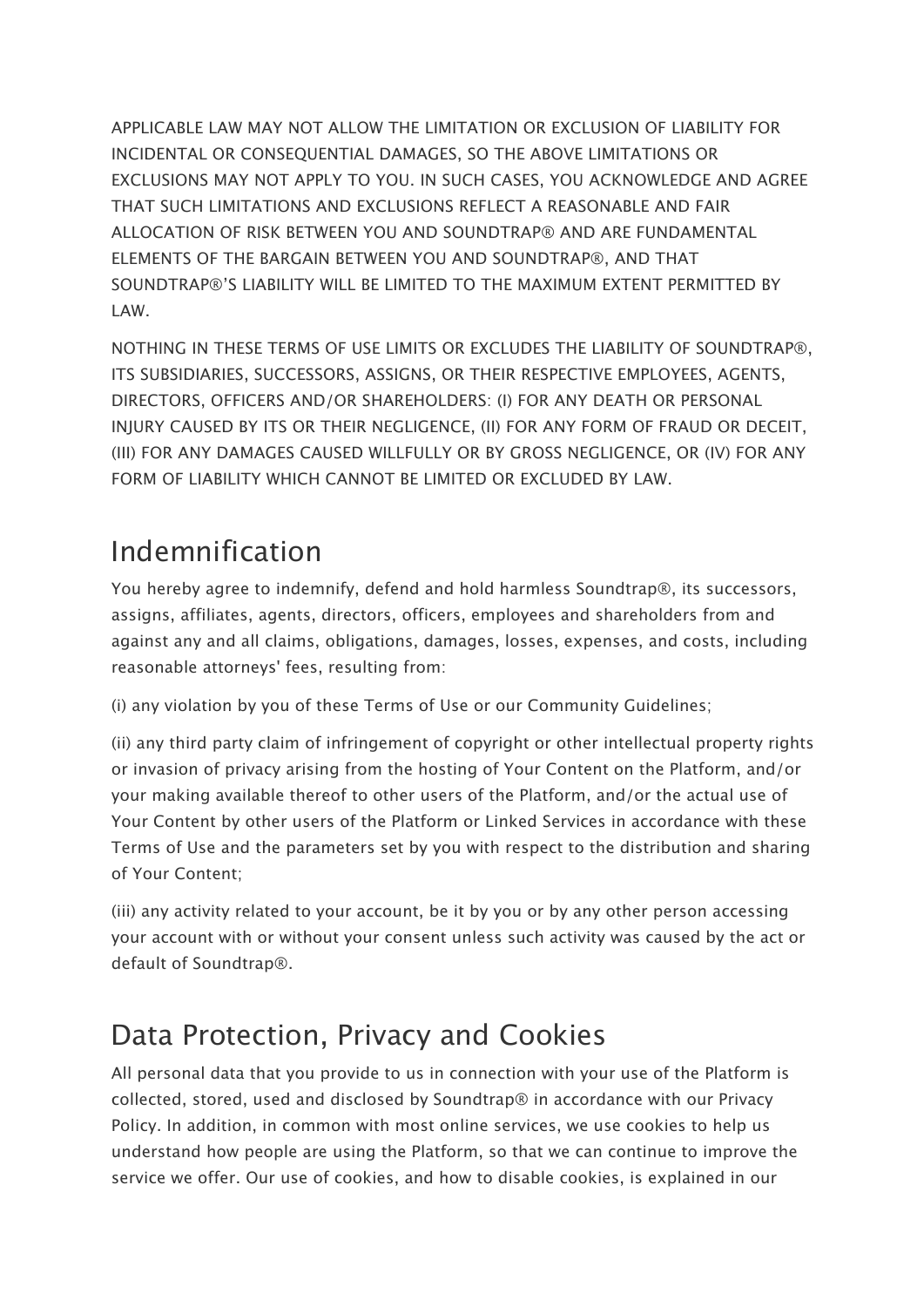Cookies Policy. By accepting these Terms of Use and using the Platform, you also accept the terms of the Privacy Policy and our Cookies Policy.

#### Competitions and Other Promotions

From time to time, some Soundtrap® users may promote competitions, promotions, prize draws and other similar opportunities on the Platform ("Third Party Competitions"). Soundtrap® is not the sponsor or promoter of these Third Party Competitions, and does not bear any responsibility or liability for the actions or inactions of any third parties who organize, administer or are otherwise involved in any of promotion of these Third Party Competitions. If you wish to participate in any of these Third Party Competitions, it is your responsibility to read the terms and conditions applicable to the relevant Third Party Competition and to ensure that you understand the rules and any eligibility requirements, and are lawfully able to participate in such Third Party Competitions in your country of residence.

#### Use of Soundtrap® Players and Widget

The Platform includes access to customizable players ("Players"), and an embeddable version of the Soundtrap® waveform player ("Widget") for incorporation into users' own sites, third party sites or social media profiles, whether or not a Linked Service. This functionality is provided to enable Uploaders to put their Content wherever they wish, and to enable other users of the Platform to share and distribute Content within the parameters set by the Uploader.

You may not, without the prior written consent of Soundtrap®, use the Players or the Widget in such a way that you aggregate Content from the Platform into a separate destination that replicates substantially the offering of the Website, or comprises a content service of which Content from the Platform forms a material part. Similarly, you may not, without the prior written consent of Soundtrap®, use the Players or the Widget to embed Content into any website or other destination dedicated to a particular artist (except where the relevant Content is Your Content and you are the person or are authorized to represent the person to whom the site or destination is dedicated), or to a particular genre. You may not use the Players or Widget in any way that suggests that Soundtrap® or any artist, audio creator or other third party endorses or supports your website, or your use of the Players or Widget. The foregoing shall apply whether such use is commercial or non-commercial.

Soundtrap® reserves the right to block your use of the Players and the Widget at any time and for any reason in its sole discretion.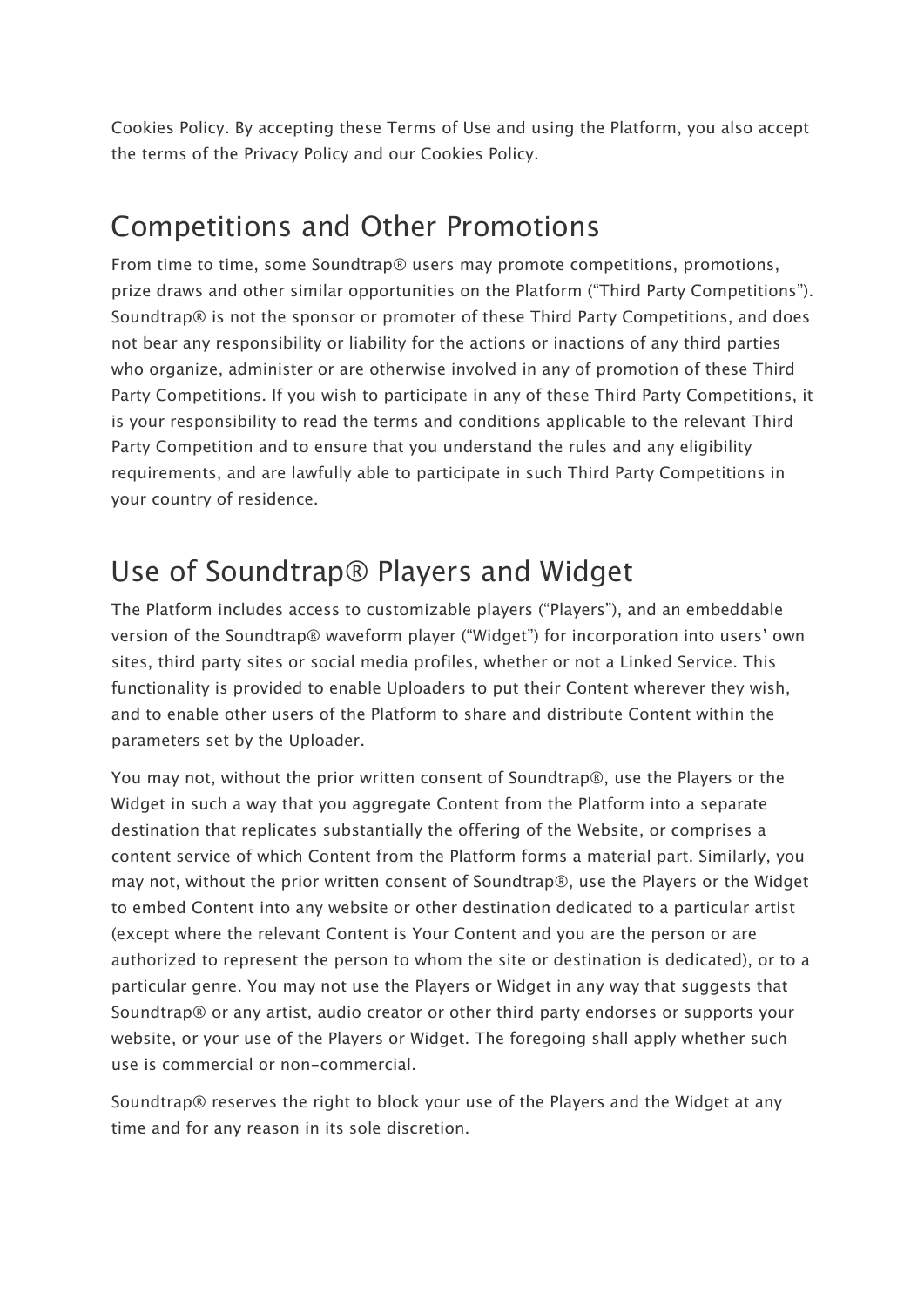## Changes to the Platform, Accounts and Pricing

Soundtrap® reserves the right at any time and for any reason to suspend, discontinue, terminate or cease providing access to the Platform or any part thereof, temporarily or permanently, and whether in its entirety or with respect to individual territories only. In the case of any temporary or permanent suspension, discontinuation, termination or cessation of access, Soundtrap® shall use its reasonable endeavors to notify registered users of such decision in advance.

You hereby agree that Soundtrap® and its subsidiaries, affiliates, successors, assigns, employees, agents, directors, officers and shareholders shall not be liable to you or to any third party for any changes or modifications to the Website, Apps and/or any Services that Soundtrap® may wish to make from time to time, or for any decision to suspend, discontinue or terminate the Website, the Services or any part or parts thereof, or your possibility to use or access the same from or within any territory or territories.

Soundtrap® may change the features of any type of account, may withdraw or, or introduce new features, products or types of account at any time and for any reason, and may change the prices charged for any of its Pro Accounts from time to time. In the event of any increase in the price or material reduction in the features of any Pro Account to which you have subscribed, such change(s) will be communicated to you and will only take effect with respect to any subsequent renewal of your subscription. In all other cases, where Soundtrap® proposes to make changes to any type of account to which you subscribe (Pro Account or otherwise), and these changes are material and to your disadvantage, Soundtrap® will notify you of the proposed changes by sending a message to your Soundtrap® account and/or an email to the then current email address that we have for your account, at least six (6) weeks in advance. You will have no obligation to continue using the Platform following any such notification, but if you do not terminate your account as described in the Termination section below during such six (6) week period, your continued use of your account after the end of that six (6) week period will constitute your acceptance of the changes to your account.

#### Termination

As long as you are not an administrator or teacher entering this Agreement under an Educational Plan, you may terminate this Agreement at any time by sending notice in writing to Soundtrap® AB, Box 4339, S-10267 Stockholm, Sweden confirming such termination, by removing all of Your Content from your account, by deleting your account and thereafter by ceasing to use the Platform. If you have paid for your use of the Services and terminate this Agreement before the end of your subscription, we are unable to offer any refund for any unexpired period of your subscription.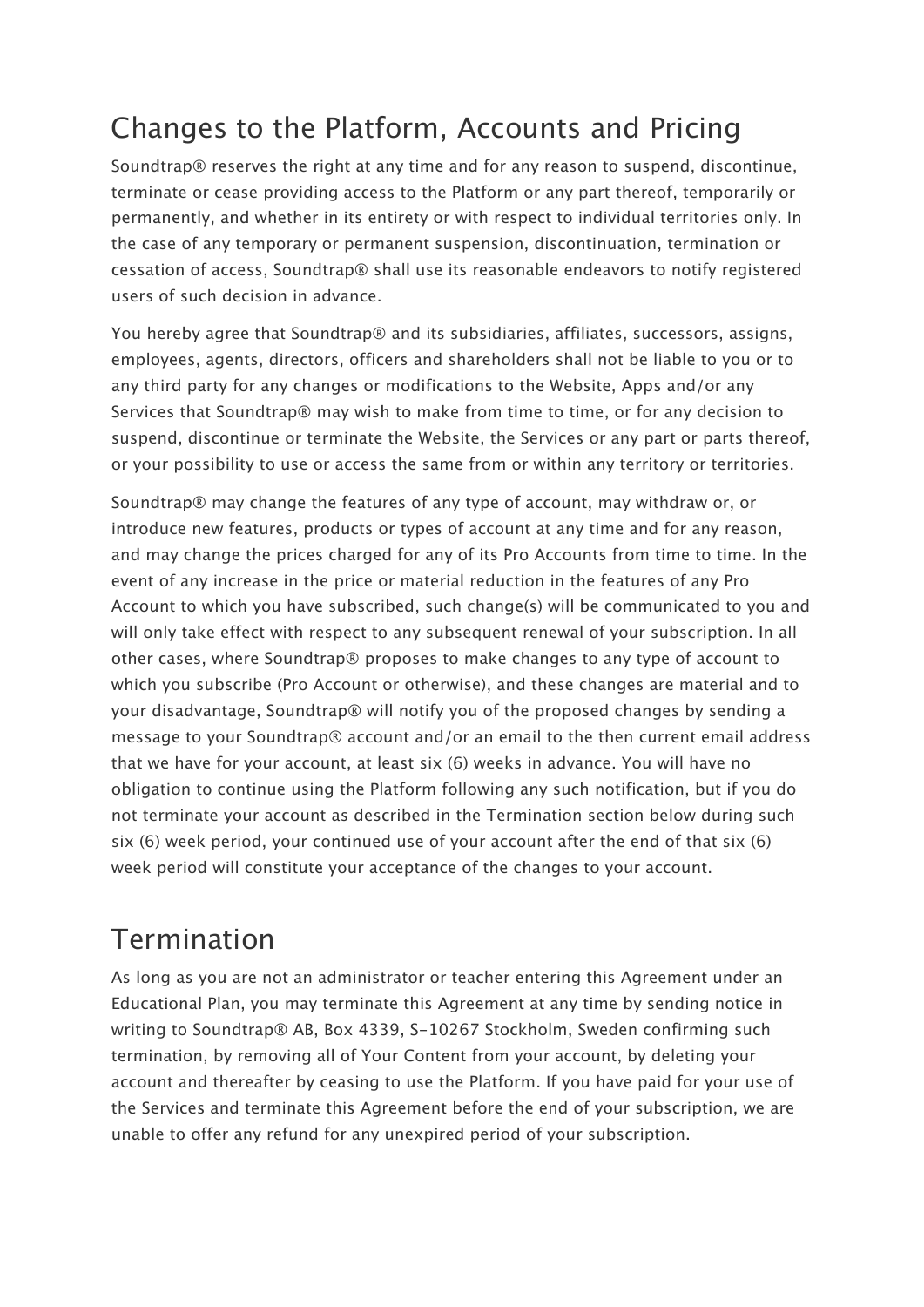If you are an administrator or teacher entering this Agreement under an Educational Plan, the term of the Agreement will last until the expiry of your purchased educational license. You also acknowledge that the term of the Agreement will be automatically renewed on a rolling one (1) year basis unless terminated by an authorized representative upon thirty (30) days' written notice before the expiry of the relevant license period.

Soundtrap® may suspend your access to the Platform and/or terminate this Agreement at any time if (i) you are deemed to be a Repeat Infringer as described above; (ii) you are in breach of any of the material provision of these Terms of Use or our Community Guidelines, including without limitation, the provisions of the following sections: Your Use of the Platform, Your Content, Grant of License, and Your Representations and Warranties; (iii) Soundtrap® elects at its discretion to cease providing access to the Platform in the jurisdiction where you reside or from where you are attempting to access the Platform, or (iv) in other reasonable circumstances as determined by Soundtrap® at its discretion. If you have a Pro Account, Premium Account or Education Accont and your account is suspended or terminated by Soundtrap® pursuant to (i) or (ii) above, you will not be entitled to any refund for any unexpired period of your subscription. If your account is terminated pursuant to (iii) or (iv), refunds may be payable at the reasonable discretion of Soundtrap®.

Once your account has been terminated, any and all Content residing in your account, or pertaining to activity from your account (for example, data relating to the distribution or consumption of your sounds), will be irretrievably deleted by Soundtrap®, except to the extent that we are obliged or permitted to retain such content, data or information for a certain period of time in accordance with applicable laws and regulations and/or to protect our legitimate business interests. You are advised to save or back up any material that you have uploaded to your account before terminating your account, as Soundtrap® assumes no liability for any material that is irretrievably deleted following any termination of your account. Soundtrap® is not able to provide you with any .csv or other similar file of data relating to activity associated with your account, whether before or after termination or cancellation. This data is provided and is accessible only for viewing via your account page on the Website for as long as your account is active.

If you access the Platform via any of our Apps or via any third party app connected to your account, deleting that app will not delete your account. If you wish to delete your account, you will need to do so from the Account page within your Settings on the Website.

The provisions of these Terms of Use that are intended by their nature to survive the termination or cancellation of this Agreement will survive the termination of this Agreement, including, but not limited to, those Sections entitled Your Soundtrap® Account, Your Content, Grant of Licence, Representations and Warranties, Liability for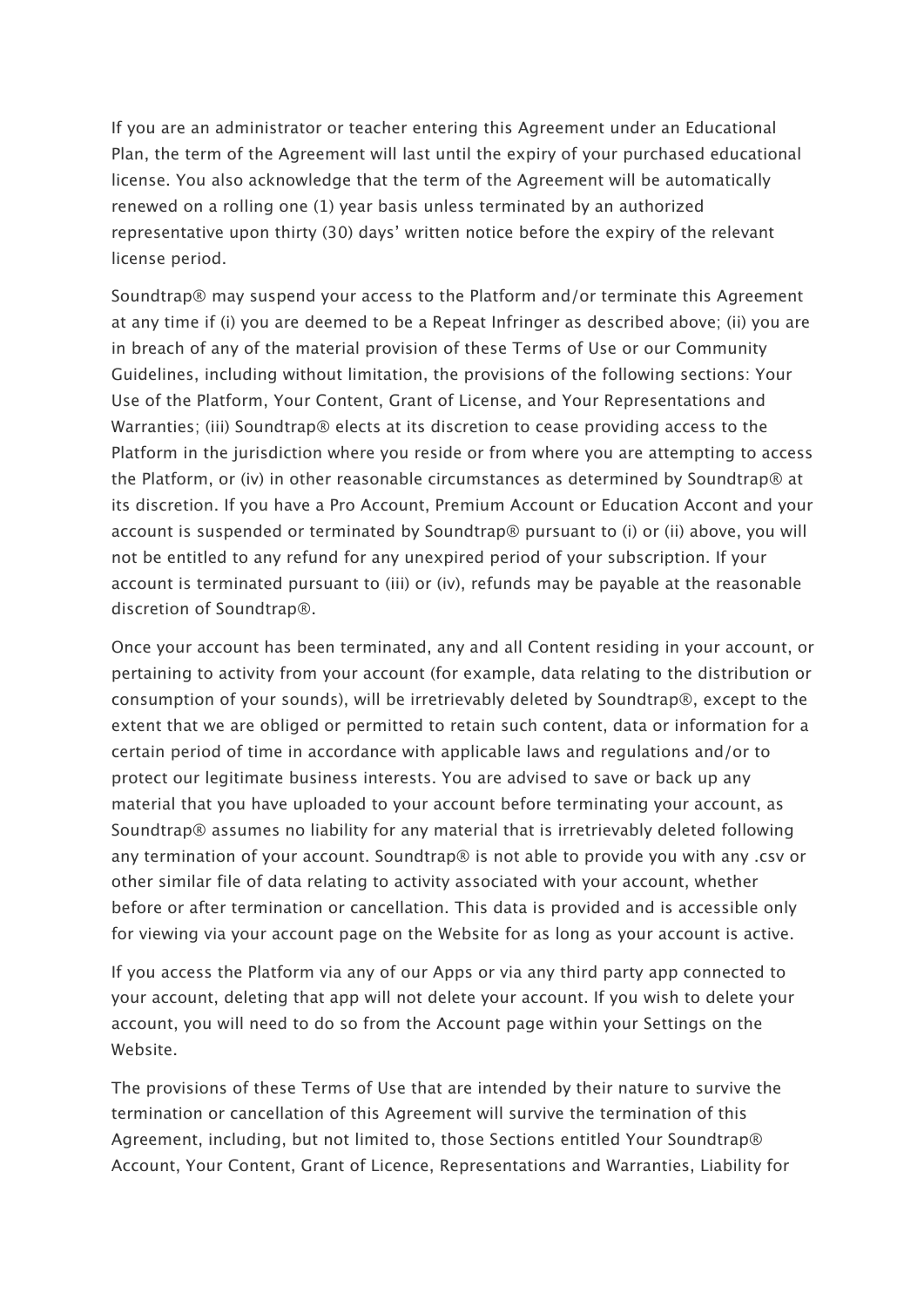Content, Disclaimer, Limitation of Liability, Indemnification, Termination and Right of Cancellation, Assignment to Third Parties, Severability, Entire Agreement, and Applicable Law and Jurisdiction, respectively.

## Assignment to Third Parties

Soundtrap® may assign its rights and (where permissible by law) its obligations under this Agreement, in whole or in part, to any third party at any time without notice, including without limitation, to any person or entity acquiring all or substantially all of the assets or business of Soundtrap®. You may not assign this Agreement or the rights and duties hereunder, in whole or in part, to any third party without the prior written consent of Soundtrap®.

## Severability

Should one or more provisions of these Terms of Use be found to be unlawful, void or unenforceable, such provision(s) shall be deemed severable and will not affect the validity and/or enforceability of the remaining provisions of the Terms of Use, which will remain in full force and effect.

## Entire Agreement

These Terms of Use, together with the Community Guidelines, Privacy Policy and Cookies Policy, constitute the entire agreement between you and Soundtrap® with respect to your use of the Platform (other than any use of Soundtrap®'s APIs which may also be subject to separate API Terms of Use), and supersede any prior agreement between you and Soundtrap®. Any modifications to this Agreement must be made in writing.

## Third Party Rights

These Terms of Use are not intended to give rights to anyone except you and Soundtrap®. This does not affect our right to transfer our rights or obligations to a third party as described in the Assignment to Third Parties section.

## Applicable Law and Jurisdiction

Except where otherwise required by the mandatory law of the United States or any member state of the European Union